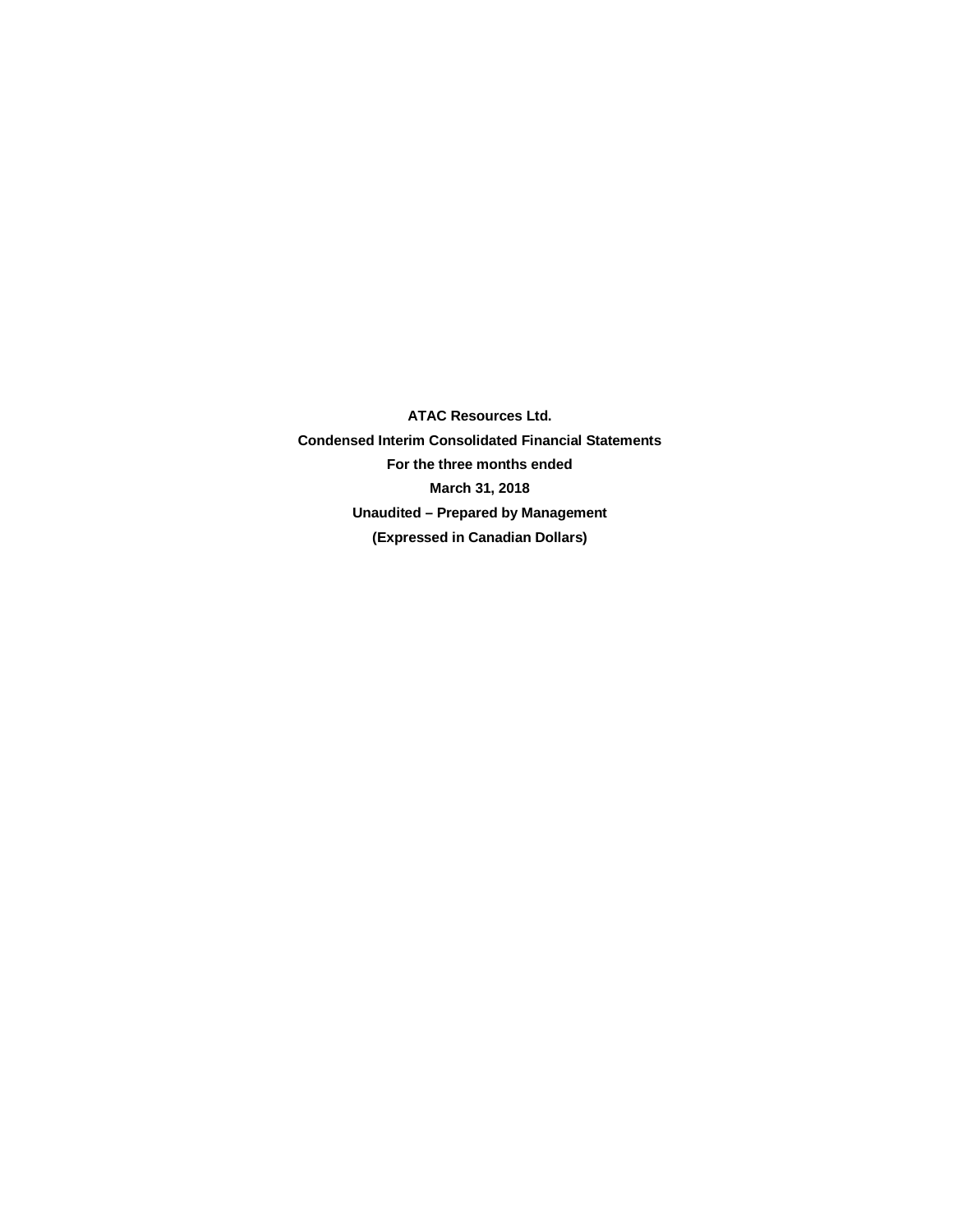ATAC Resources Ltd. #1016 – 510 West Hastings Street Vancouver, British Columbia V6B 1L8

May 16, 2018

To the Shareholders of ATAC Resources Ltd.

The attached condensed interim consolidated financial statements have been prepared by the management of ATAC Resources Ltd. and have not been reviewed by the auditor of the Company.

Yours truly,

Graham Downs Chief Executive Officer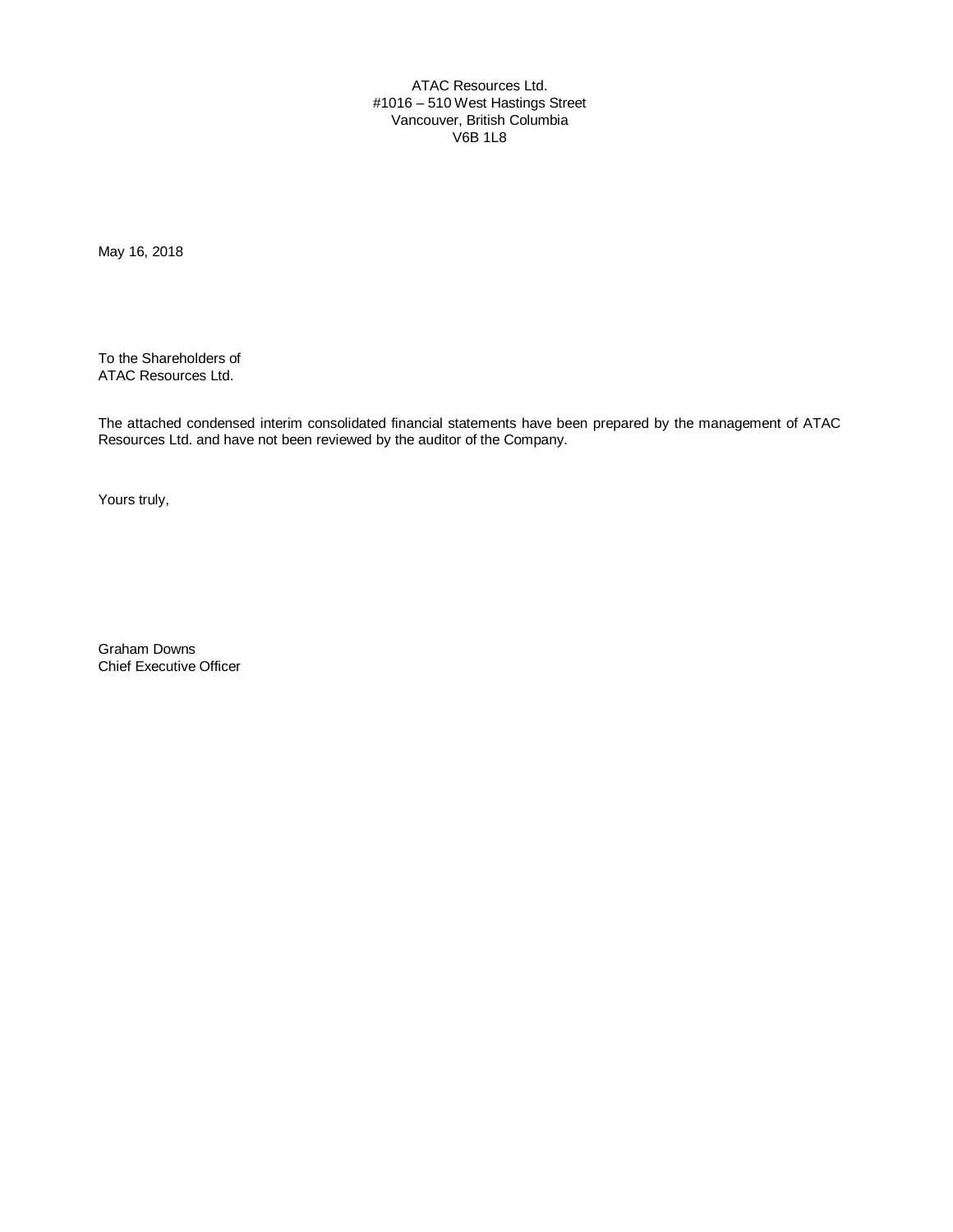#### **Condensed Interim Consolidated Statements of Financial Position**

**Unaudited – Prepared by Management**

|                                                               |                   | March 31,<br>2018 | December 31,<br>2017 |
|---------------------------------------------------------------|-------------------|-------------------|----------------------|
|                                                               | <b>Note</b>       | \$                | \$                   |
| <b>Assets</b>                                                 |                   |                   |                      |
| <b>Current assets</b>                                         |                   |                   |                      |
| Cash and cash equivalents                                     | 3                 | 13,534,271        | 13,990,718           |
| Restricted cash                                               | 5                 | 878,702           | 1,385,006            |
| Receivables and prepayments                                   | 4,5               | 328,632           | 395,516              |
| Marketable securities                                         | 6                 | 721,447           | 1,022,818            |
|                                                               |                   | 15,463,052        | 16,794,058           |
| Non-current assets                                            |                   |                   |                      |
| Prepaid exploration expenditures                              |                   | 29,206            | 30,105               |
| Mineral property interests                                    | 8                 | 105,207,773       | 104,851,142          |
| Reclamation deposit                                           | 9                 | 122,249           | 121,846              |
|                                                               |                   | 105,359,228       | 105,003,093          |
| <b>Total assets</b>                                           |                   | 120,822,280       | 121,797,151          |
|                                                               |                   |                   |                      |
| Liabilities and shareholders' equity                          |                   |                   |                      |
| <b>Current liabilities</b>                                    |                   |                   |                      |
| Accounts payable and accrued liabilities                      |                   | 92,323            | 182,037              |
| Accounts payable to related parties                           | 12                | 193,185           | 92,745               |
| Restricted cash payable                                       | 5                 | 878,702           | 1,385,006            |
|                                                               |                   | 1,164,210         | 1,659,788            |
| <b>Non-current liabilities</b>                                |                   |                   |                      |
| Deferred income tax liability                                 | 13                | 15,051,687        | 15,062,259           |
| <b>Total liabilities</b>                                      |                   | 16,215,897        | 16,722,047           |
|                                                               |                   |                   |                      |
| <b>Shareholders' equity</b>                                   |                   |                   |                      |
| Share capital                                                 | 10                | 124,525,624       | 124,500,676          |
| Contributed surplus                                           | 10                | 3,180,547         | 5,621,596            |
| <b>Deficit</b>                                                |                   | (23,099,788)      | (25,047,168)         |
| <b>Total shareholders' equity</b>                             |                   | 104,606,383       | 105,075,104          |
|                                                               |                   | 120,822,280       | 121,797,151          |
| Total liabilities and shareholders' equity                    |                   |                   |                      |
|                                                               |                   |                   |                      |
| Nature of operations and going concern                        | 1                 |                   |                      |
| <b>Commitment</b>                                             | 16                |                   |                      |
| Event after reporting period                                  | 17                |                   |                      |
| Approved on behalf of the Board of Directors on May 16, 2018: |                   |                   |                      |
| "Bruce J. Kenway"<br><b>Director</b>                          | "Glenn R. Yeadon" | <b>Director</b>   |                      |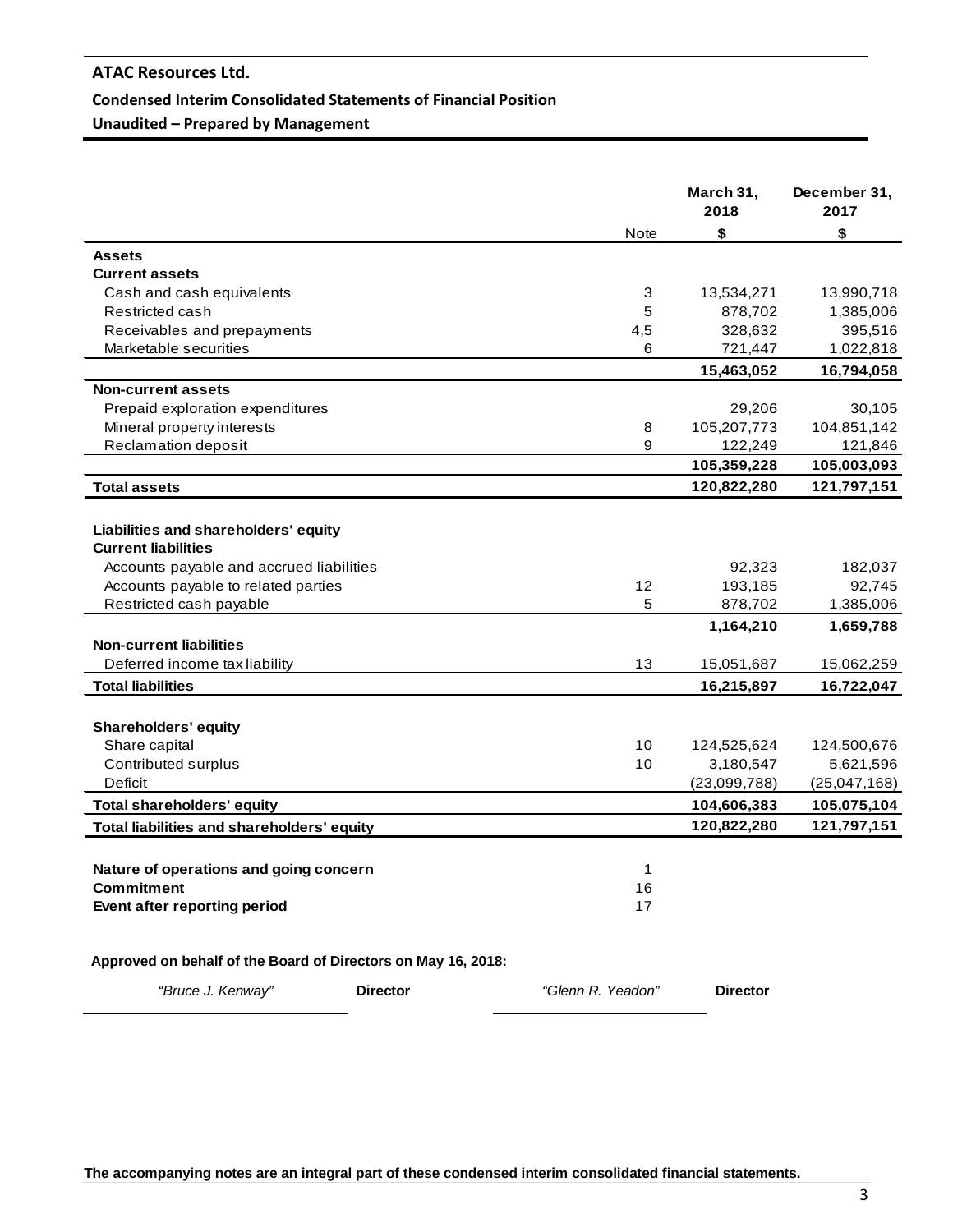## **Condensed Interim Consolidated Statements of Changes in Shareholders' Equity**

## **Unaudited – Prepared by Management**

**For the three months ended March 31, 2018 and March 31, 2017**

|                                                | <b>Number</b><br>of shares<br># | <b>Share</b><br>capital<br>5 | <b>Contributed</b><br>surplus | <b>Deficit</b><br>\$   | <b>Total</b><br>shareholders'<br>equity<br>Ъ |
|------------------------------------------------|---------------------------------|------------------------------|-------------------------------|------------------------|----------------------------------------------|
| January 1, 2017                                | 122,822,077                     | 116,011,508                  | 4,853,086                     | (20,664,196)           | 100,200,398                                  |
| Share-based payments                           |                                 |                              | 45,491                        |                        | 45,491                                       |
| Re-allocated on cancellation of options        |                                 | ٠                            | (51, 126)                     | 51,126                 |                                              |
| Income and comprehensive income for the period |                                 |                              |                               | 365,458                | 365,458                                      |
| <b>March 31, 2017</b>                          | 122,822,077                     | 116,011,508                  | 4,847,451                     | (20, 247, 612)         | 100.611,347                                  |
|                                                |                                 |                              |                               |                        |                                              |
| January 1, 2018                                | 139,861,877                     | 124,500,676                  | 153,623                       | 5,621,596 (25,047,168) | 105,075,104<br>153,623                       |
| Share-based payments                           | 50,000                          | 15,500                       |                               |                        | 15,500                                       |
| Exercise of options                            |                                 |                              |                               |                        |                                              |
| Re-allocated on exercise of options            |                                 | 9,448                        | (9, 448)                      |                        |                                              |
| Re-allocated on cancellation of options        |                                 |                              | (2,585,224)                   | 2,585,224              |                                              |
| Loss and comprehensive loss for the period     |                                 |                              |                               | (637, 844)             | (637,844)                                    |
| March 31, 2018                                 | 139,911,877                     | 124,525,624                  | 3,180,547                     | (23,099,788)           | 104,606,383                                  |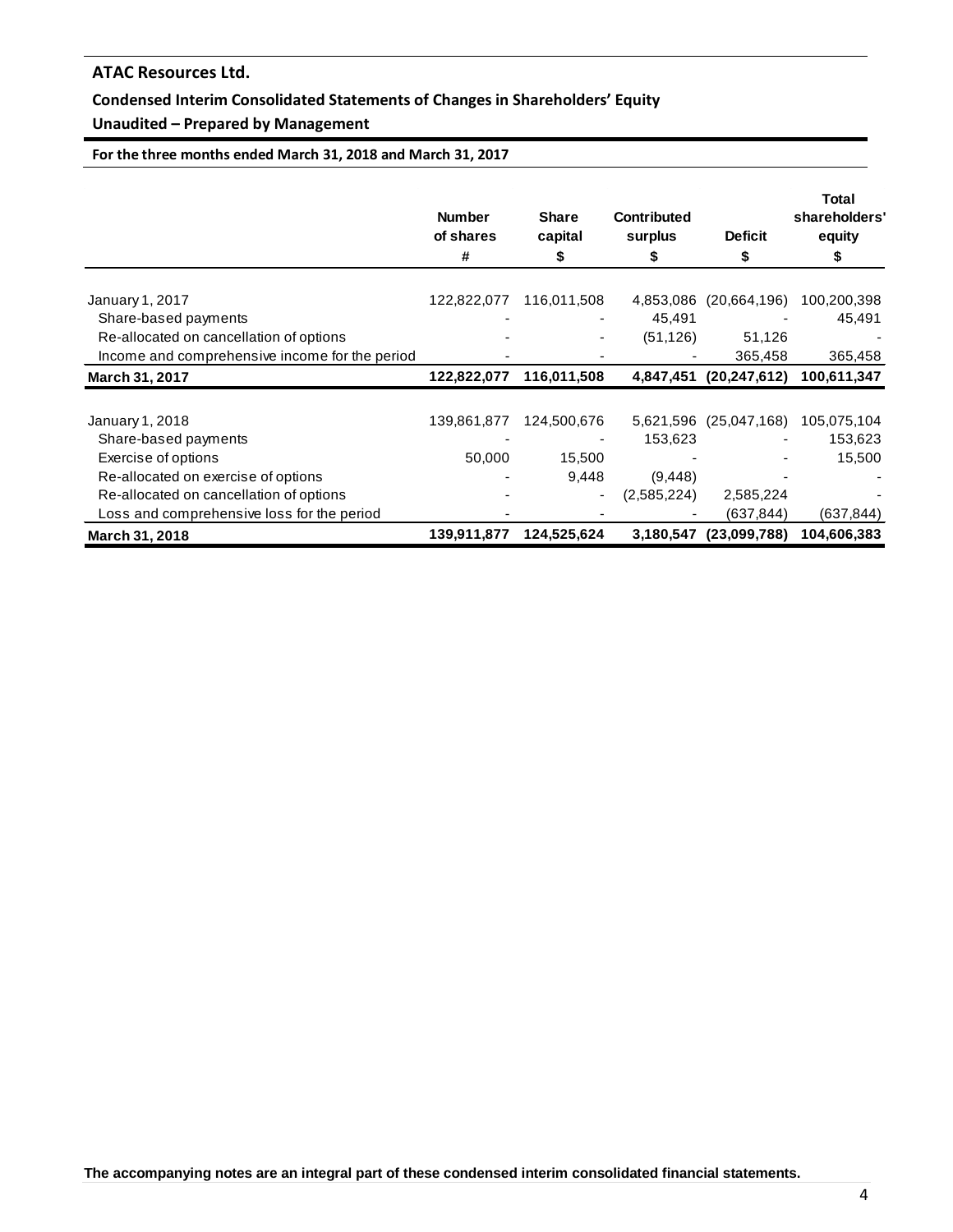## **Condensed Interim Consolidated Statements of (Loss) Income and Comprehensive (Loss) Income Unaudited – Prepared by Management**

 **For the three months ended March 31, 2018 and March 31, 2017**

|                                                              |             | 2018        | 2017        |
|--------------------------------------------------------------|-------------|-------------|-------------|
|                                                              | <b>Note</b> | \$          | \$          |
|                                                              |             |             |             |
| <b>Expenses</b>                                              |             |             |             |
| Consulting fees                                              | 12          | 13,500      | 10,500      |
| Flow-through taxes                                           | 16          | 2,769       | 275         |
| General administrative expenses                              |             | 13,129      | 23,607      |
| Insurance                                                    |             | 14,578      | 11,077      |
| Investor relations and shareholder information               |             | 42,145      | 36,370      |
| Management, administration and corporate development fees    | 12          | 30,122      | 46,648      |
| Office rent                                                  | 12          | 10,500      | 10,500      |
| Professional fees                                            | 12          | 37,105      | 21,293      |
| Salaries and benefits                                        | 12          | 71,753      | 60,274      |
| Share-based payments                                         | 10          | 153,623     | 45,491      |
| Transfer agent and filing fees                               |             | 5,487       | 4,733       |
| Loss from operating expenses                                 |             | (394, 711)  | (270, 768)  |
| Project management fees                                      | 5           | 8,865       |             |
| Interest income                                              |             | 38,800      | 33,166      |
| (Loss) gain on marketable securities                         | 6           | (301, 371)  | 706,558     |
| (Loss) income for the period before income taxes             |             | (648, 417)  | 468,956     |
| Deferred income tax recovery (expense)                       | 13          | 10,573      | (103,498)   |
| (Loss) income and comprehensive (loss) income for the period |             | (637, 844)  | 365,458     |
|                                                              |             |             |             |
| (Loss) earnings per share                                    |             |             |             |
| Weighted average number of common shares outstanding         |             |             |             |
| - basic#                                                     | 11          | 139,897,988 | 122,822,077 |
| - diluted #                                                  | 11          | 139,897,988 | 124,517,134 |
| Basic (loss) earnings per share \$                           | 11          | (0.00)      | 0.00        |
| Diluted (loss) earnings per share \$                         | 11          | (0.00)      | 0.00        |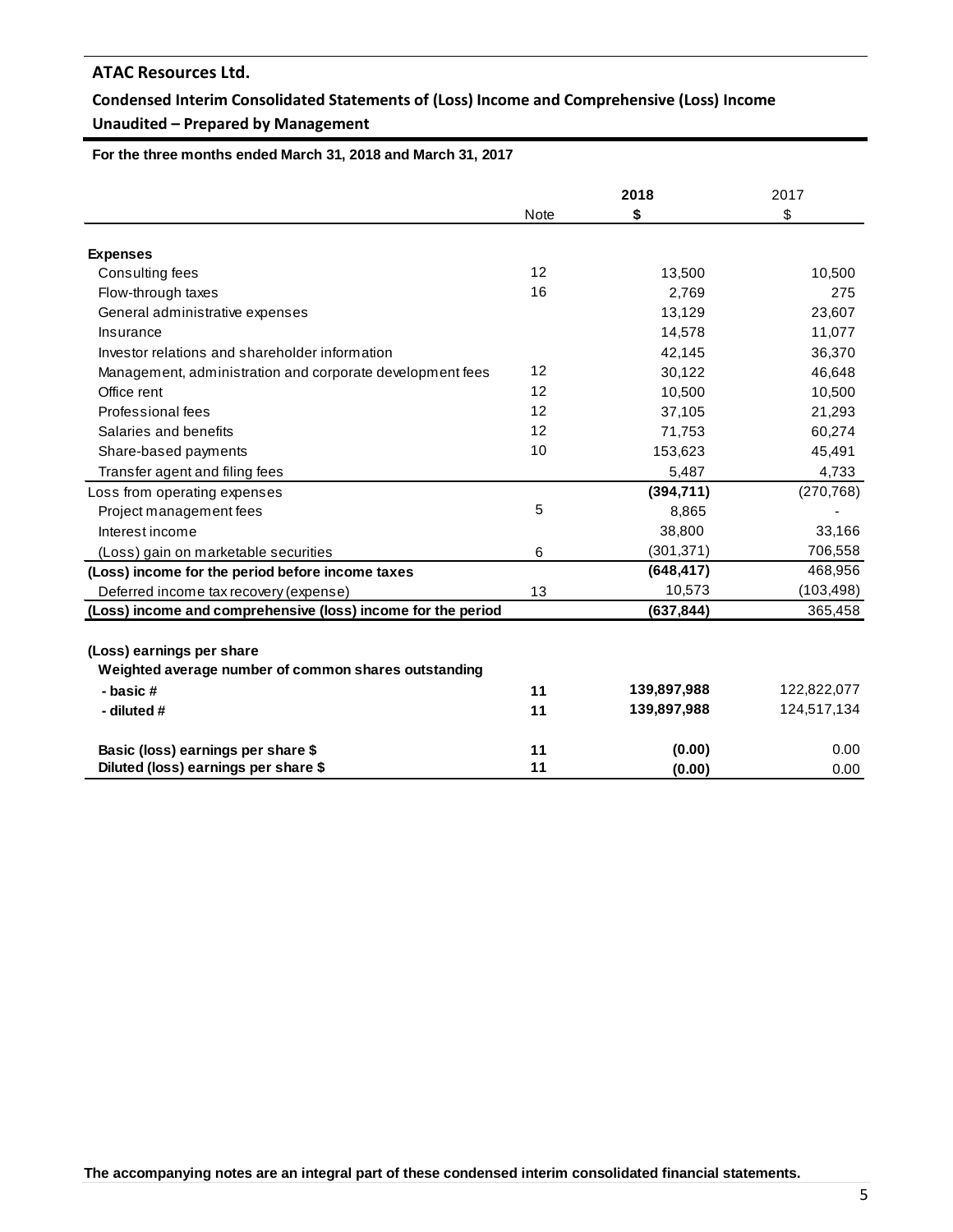#### **Condensed Interim Consolidated Statements of Cash Flows**

## **Unaudited – Prepared by Management**

| For the three months ended March 31,                             |             | 2018       | 2017       |
|------------------------------------------------------------------|-------------|------------|------------|
|                                                                  | <b>Note</b> | \$         | \$         |
| <b>Operating activities</b>                                      |             |            |            |
|                                                                  |             | (637, 844) | 365,458    |
| (Loss) income and comprehensive (loss) income for the period     |             |            |            |
| Adjustments for:<br>Share-based payments                         |             | 153,623    | 45,491     |
|                                                                  |             | 301,371    | (706, 558) |
| Loss (gain) on marketable securities<br>Interest income received |             |            |            |
|                                                                  |             | (38, 800)  | (33, 166)  |
| Deferred income tax (recovery) expense                           |             | (10, 573)  | 103,498    |
| Net change in non-cash working capital items                     | 14          | 31,794     | (38,040)   |
|                                                                  |             | (200, 429) | (263, 317) |
| <b>Financing activities</b>                                      |             |            |            |
| Issue of common shares for cash                                  |             | 15,500     |            |
|                                                                  |             | 15,500     |            |
| <b>Investing activities</b>                                      |             |            |            |
| Interest income received                                         |             | 38,800     | 33,166     |
| <b>Reclamation deposits</b>                                      |             | (403)      |            |
| Mineral property acquisition costs                               |             | (51,686)   | (128, 017) |
| Prepaid exploration expenditures                                 |             | (19,261)   | (8, 819)   |
| Deferred exploration and evaluation expenditures                 |             | (238, 968) | (178, 735) |
|                                                                  |             | (271, 518) | (282, 405) |
| Decrease in cash and cash equivalents                            |             | (456, 447) | (545, 722) |
| Cash and cash equivalents, beginning of period                   |             | 13,990,718 | 14,628,414 |
| Cash and cash equivalents, end of period                         |             | 13,534,271 | 14,082,692 |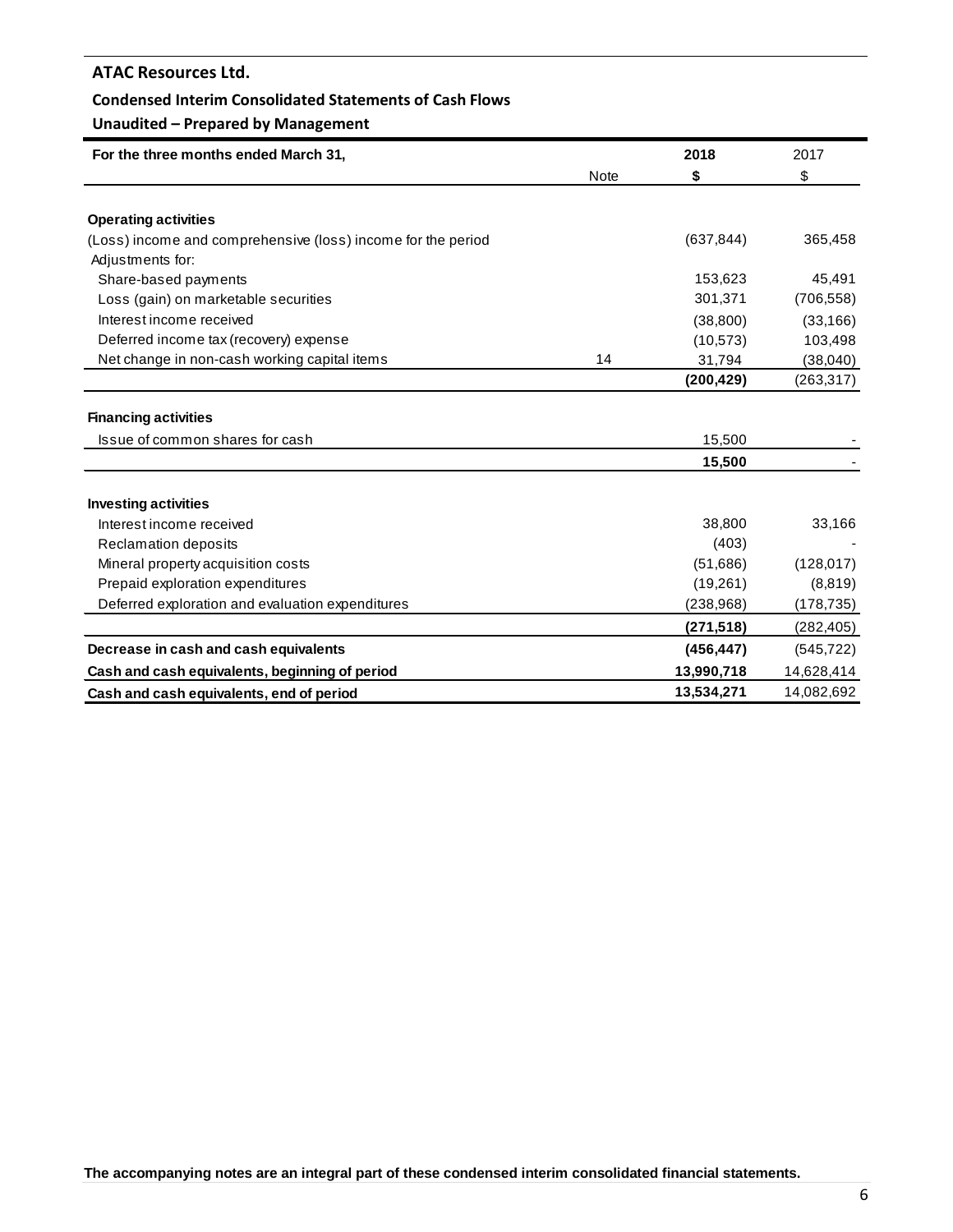# **ATAC Resources Ltd. Notes to the Condensed Interim Consolidated Financial Statements Unaudited – Prepared by Management**

**For the three months ended March 31, 2018 and March 31, 2017**

#### **1. Nature of operations and going concern**

ATAC Resources Ltd. (the "Company" or "ATAC") was incorporated under the laws of the Province of British Columbia, Canada. The Company's head office is located at 1016 - 510 West Hastings Street, Vancouver, British Columbia, Canada, V6B 1L8. Its records office is located at 1710 - 1177 West Hastings Street, Vancouver, British Columbia, Canada, V6E 2L3. Its main business activity is the acquisition, exploration and evaluation of mineral property interests located in Canada. These condensed interim consolidated financial statements of the Company as at March 31, 2018 and December 31, 2017 and for the three months ended March 31, 2018 and 2017 comprise the Company and its subsidiaries. Its common shares trade on the TSX Venture Exchange ("TSX-V").

The Company is in the process of exploring its mineral property interests and has not yet determined whether they contain mineral reserves that are economically recoverable. The Company's continuing operations and the underlying value and recoverability of the amounts shown for mineral property interests are entirely dependent upon the existence of economically recoverable mineral reserves, the ability of the Company to obtain the necessary financing to complete the exploration and development of the mineral property interests, obtaining the necessary permits to mine, and on future profitable production or proceeds from the disposition of the mineral property interests.

These condensed interim consolidated financial statements are prepared on the basis that the Company will continue as a going concern, which assumes that the Company will be able to continue in operation for the foreseeable future and will be able to realize its assets and discharge its liabilities and commitments in the normal course of operations. As an exploration stage company, the Company does not have revenues and historically has recurring operating losses. As at March 31, 2018, the Company had working capital of \$14,298,842 (December 31, 2017 - \$15,134,270) and shareholders' equity of \$104,606,384 (December 31, 2017 - \$105,075,104). Management has assessed that this working capital is sufficient for the Company to continue as a going concern beyond one year. If the going concern assumption were not appropriate for these condensed interim consolidated financial statements, it could be necessary to restate the Company's assets and liabilities on a liquidation basis.

#### **2. Significant accounting policies**

#### **(a) Basis of presentation**

These condensed interim consolidated financial statements have been prepared in conformity with International Accounting Standard ("IAS") 34, Interim Financial Reporting, using the same accounting policies as detailed in the Company's annual audited financial statements for the year ended December 31, 2017, and do not include all the information required for full annual financial statements in accordance with International Financial Reporting Standards ("IFRS"), as issued by the International Accounting Standards Board ("IASB") and interpretations of the International Financial Reporting Interpretations Committee ("IFRIC"). It is suggested that these condensed interim consolidated financial statements be read in conjunction with the annual audited financial statements.

These condensed interim consolidated financial statements have been prepared on an historical cost basis, except for financial instruments, and have been prepared using the accrual basis of accounting, except for cash flow information.

All amounts on these condensed interim consolidated financial statements are presented in Canadian dollars which is the functional currency of the Company.

#### **(b) Significant accounting policies**

Except as set out below, the accounting policies, estimates and critical judgments, methods of computation and presentation applied in these condensed interim consolidated financial statements are consistent with those of the most recent annual audited financial statements and are those the Company expects to adopt in its financial statements for the year ended December 31, 2018. Accordingly, these condensed interim consolidated financial statements should be read in conjunction with the Company's most recent annual audited financial statements.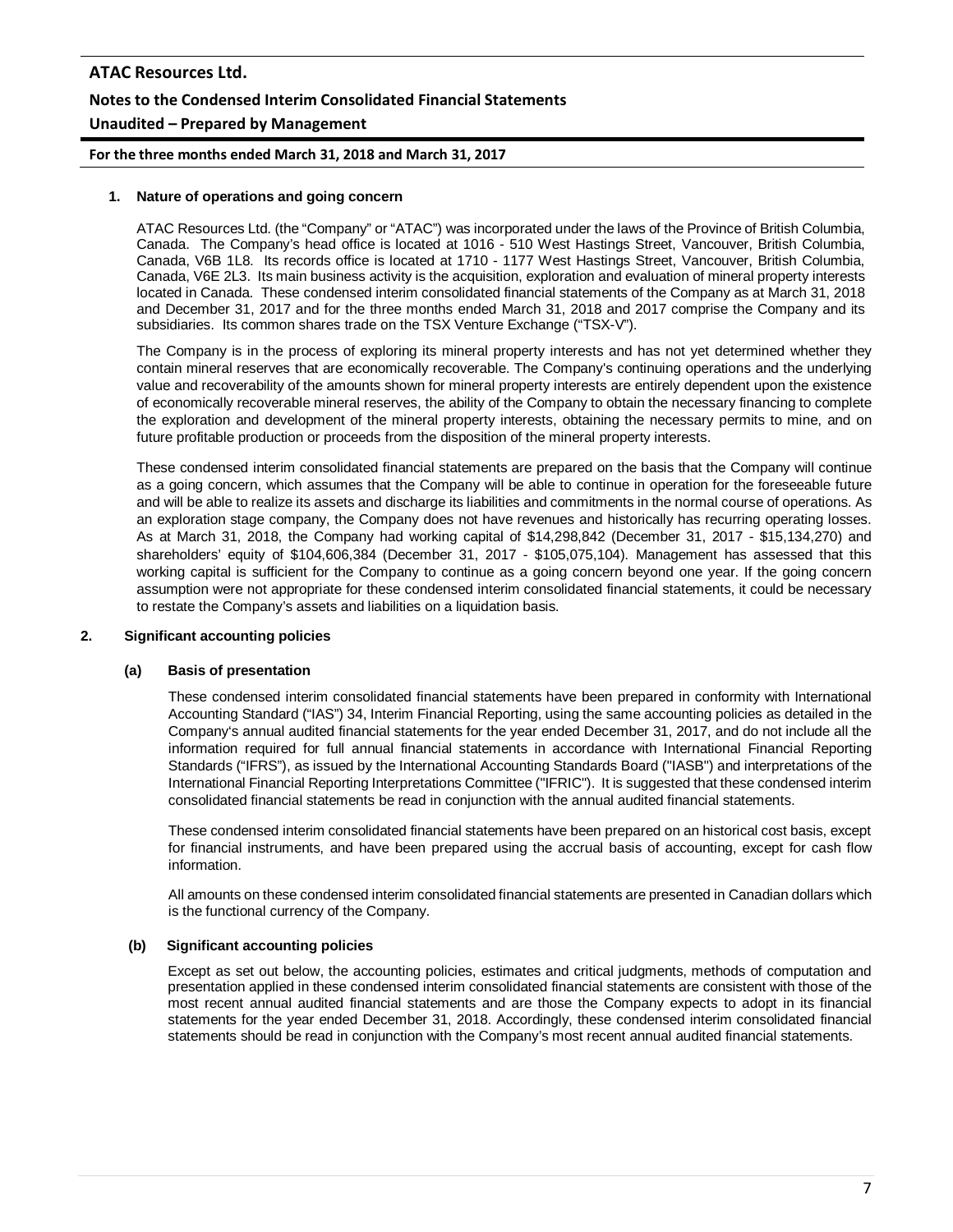## **Notes to the Condensed Interim Consolidated Financial Statements**

#### **Unaudited – Prepared by Management**

**For the three months ended March 31, 2018 and March 31, 2017**

#### **2. Significant accounting policies** (continued)

#### **(c) New accounting policy**

The Company has adopted new accounting standard *IFRS 9 - Financial Instruments*, effective for annual periods beginning on or after January 1, 2018. The adoption of IFRS 9 did not result in any changes to the classification, measurement or carrying amounts of the Company's existing financial instruments on transition date.

The new standard brings together the classification and measurement, impairment and hedge accounting phases of the IASB's project to replace *IAS 39 - Financial instruments: recognition and measurement*. The standard retains but simplifies the mixed measurement model and establishes two primary measurement categories for financial assets: amortized cost and fair value.

The Company continues to classify and measure its financial instruments at fair value through profit or loss with changes in fair value recognized in profit or loss as they arise ("FVTPL"), unless restrictive criteria regarding the objective and contractual cash flows of the instrument are met for classifying and measuring at either amortized cost or fair value through other comprehensive income.

Cash and cash equivalents, marketable securities and trade receivables continue to be recorded at FVTPL and other receivables and loans, initially at FVTPL, and subsequently at amortized cost using the effective interest rate method. Trade and other payables are classified and measured as financial liabilities, initially at FVTPL, and subsequently at amortized cost using the effective interest rate method.

#### **(d) Standards issued but not yet effective**

Certain pronouncements have been issued by the IASB or IFRIC that are effective for accounting periods beginning on or after January 1, 2019. Many of these updates are not applicable or consequential to the Company and have been excluded from the discussion below.

*Effective for annual periods beginning on or after January 1, 2019.*

• New standard IFRS 16 - *Leases*

IFRS 16, Leases ("IFRS 16") was issued by the IASB on January 13, 2016, and will replace IAS 17, Leases. It is effective for annual periods beginning on or after January 1, 2019, with earlier application permitted. IFRS 16 eliminates the current dual accounting model for lessees, which distinguishes between on-balance sheet finance leases and off-balance sheet operating leases. Instead, IFRS 16 requires a single, onbalance sheet accounting model that is similar to current finance lease accounting. Leases become an onbalance sheet liability that attract interest, together with a new asset.

The Company has no leases and has initially assessed that there will be no material reporting changes as a result of adopting the new standard.

• New Interpretation IFRIC 23 - *Uncertainty over Income Tax Treatments*

On June 7, 2017, the IASB issued IFRIC Interpretation 23 - *Uncertainty over Income Tax Treatments*. The Interpretation provides guidance on the accounting for current and deferred tax liabilities and assets in circumstances in which there is uncertainty over income tax treatments. The Interpretation is applicable for annual periods beginning on or after January 1, 2019. The Company has not yet determined the extent of the impact of adoption of the Interpretation.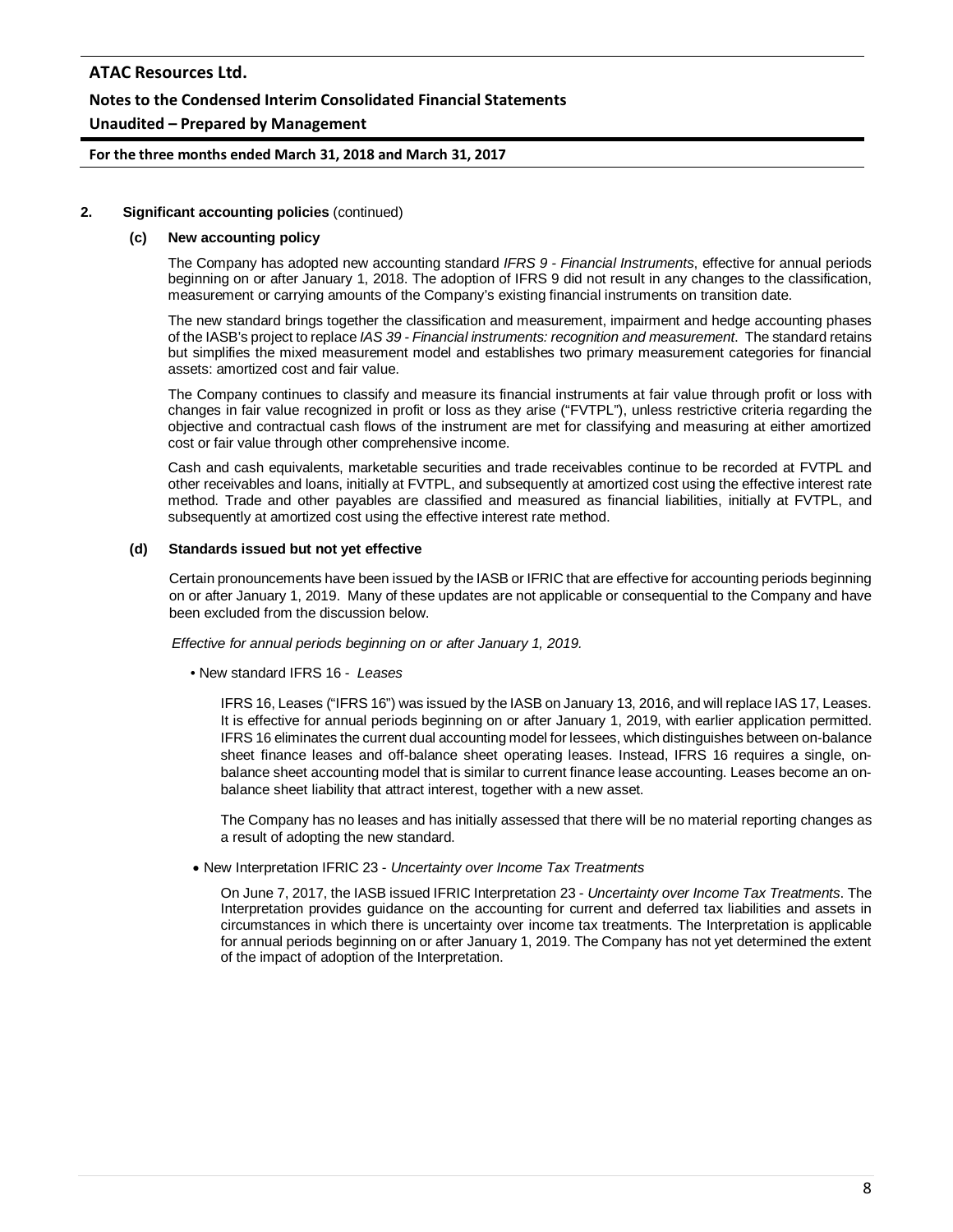## **Notes to the Condensed Interim Consolidated Financial Statements**

## **Unaudited – Prepared by Management**

**For the three months ended March 31, 2018 and March 31, 2017**

#### **3. Cash and cash equivalents**

Cash and cash equivalents consists of the following:

|                                  | March 31,  | December 31, |
|----------------------------------|------------|--------------|
|                                  | 2018       | 2017         |
|                                  |            |              |
| Bank and broker balances         | 1,012,700  | 1,503,244    |
| Cashable investment certificates | 12,521,571 | 12,487,474   |
|                                  | 13,534,271 | 13,990,718   |

#### **4. Receivables and prepayments**

Receivables and prepayments consists of the following:

|                                            | March 31,      | December 31, |
|--------------------------------------------|----------------|--------------|
|                                            | 2018           | 2017         |
|                                            | S              | S            |
| Sales tax recoverable                      | 23.314         | 21.379       |
| Prepaid expenses                           | 144.606        | 86,683       |
| JVEI property receivables (note 5)         | 160.712        | 256,053      |
| Yukon mineral exploration grant receivable | $\overline{a}$ | 31,401       |
|                                            | 328,632        | 395,516      |

#### **5. JVEI property receivables and restricted cash**

On April 7, 2017, the Company executed a joint venture earn-in agreement ("JVEI") with Barrick Gold Corporation ("Barrick") (see note 8(a)(i). Under the JVEI, the Company was appointed project operator and receives a management fee equal to 5% of exploration expenditures, not to exceed \$100,000 in any given year. For the three months ended March 31, 2018, the Company has earned \$8,865 (2017 - \$Nil) in management fees, which are reflected as income on the statement of loss.

The Company maintains a JVEI bank account to receive cash advances from Barrick to pay for the exploration amounts as incurred. Barrick is considered to be a farmee with expenditures ultimately directed by Barrick. During 2017 the Company received advance exploration funds of \$4,955,552 and expended \$3,570,546 on behalf of Barrick on property expenditures. Additional expenditures of \$506,304 have been incurred during the three-month period ended March 31, 2018, leaving a balance of Barrick funds on hand of \$878,702 (December 31, 2017 - \$1,385,006). No advances have been received towards the 2018 exploration program. The Barrick funds have been recorded as restricted cash with an off-setting restricted cash payable for the same amount.

As at March 31, 2018, the Company is owed \$160,712 (December 31, 2017 - \$256,053) from Barrick and owes \$Nil (December 31, 2017 - \$111,718) to suppliers related to the JVEI property expenditures.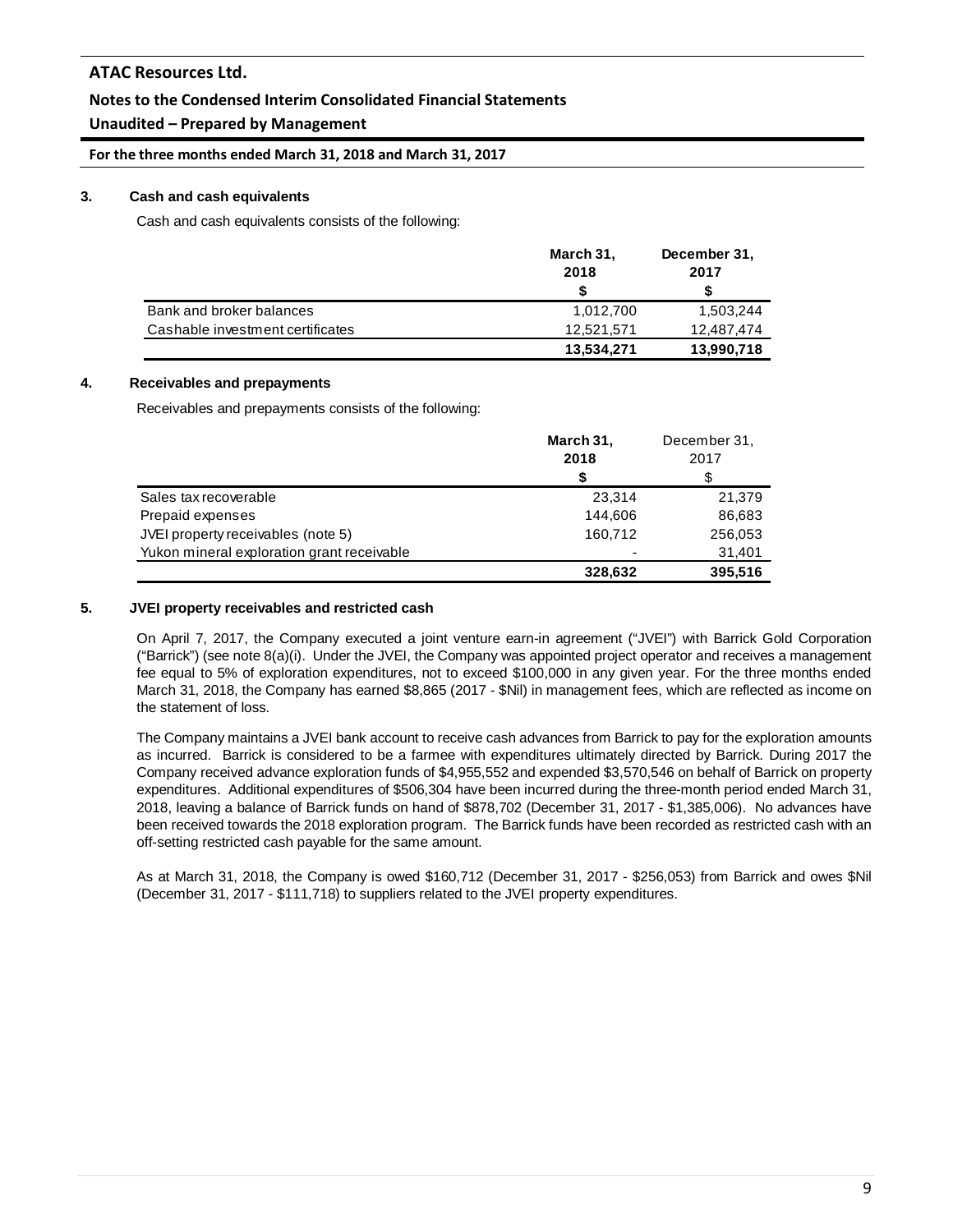## **Unaudited – Prepared by Management**

**For the three months ended March 31, 2018 and March 31, 2017**

#### **6. Marketable securities**

Marketable securities consist of various common shares received on the option of mineral property interests as follows:

|                     | <b>Shares with</b><br>an active<br>market | <b>Shares without</b><br>an active<br>market | <b>Warrants</b> | <b>Total</b> | <b>Total</b><br>loss |
|---------------------|-------------------------------------------|----------------------------------------------|-----------------|--------------|----------------------|
|                     | \$                                        | \$                                           | \$              | \$           | \$                   |
| Cost                |                                           |                                              |                 |              |                      |
| January 1, 2017     | 1,691,834                                 | 10,000                                       | 475,000         | 2,176,834    |                      |
| Additions/disposals |                                           |                                              |                 |              |                      |
| March 31, 2017      | 1,691,834                                 | 10,000                                       | 475,000         | 2,176,834    |                      |
| Fair value          |                                           |                                              |                 |              |                      |
| January 1, 2017     | 1,095,827                                 | 1                                            | 373,338         | 1,469,166    |                      |
| Unrealized gain     | 509,396                                   |                                              | 197,162         | 706,558      | 706,558              |
| March 31, 2017      | 1,605,223                                 | 1                                            | 570,500         | 2,175,724    | 706,558              |
| Cost                |                                           |                                              |                 |              |                      |
| January 1, 2018     | 1,691,834                                 |                                              | 475,000         | 2,166,834    |                      |
| Additions/disposals |                                           |                                              |                 |              |                      |
| March 31, 2018      | 1,691,834                                 | ۰                                            | 475,000         | 2,166,834    |                      |
| Fair value          |                                           |                                              |                 |              |                      |
| January 1, 2017     | 788,002                                   |                                              | 234,816         | 1,022,818    |                      |
| Unrealized loss     | (214, 309)                                |                                              | (87,062)        | (301, 371)   | (301,371)            |
| March 31, 2018      | 573,693                                   | ۰                                            | 147,754         | 721,447      | (301, 371)           |

The valuation of the shares with an active market has been determined in whole by reference to the bid price of the shares on the TSX-V or Toronto Stock Exchange ("TSX") at each period end date.

The shares without an active market were private company shares received as payment on optioned mineral property interests. The shares were written-down in 2008 to a carrying value of \$1, as no active market existed. During 2017, the Company recovered \$9,777 on the windup of that company.

#### **7. Subsidiary information**

On July 14, 2010, two wholly-owned subsidiary companies, 0885802 B.C. Ltd. and 0885794 B.C. Ltd. were incorporated under the laws of the Province of British Columbia, Canada to facilitate the possible transfer to them of certain of the Company's mineral property interests. From incorporation to March 31, 2018, neither of the subsidiaries have had any transactions other than to issue nominal \$1 share capital to the Company.

The head offices and records offices of the subsidiaries are the same as the Company, as detailed in note 1.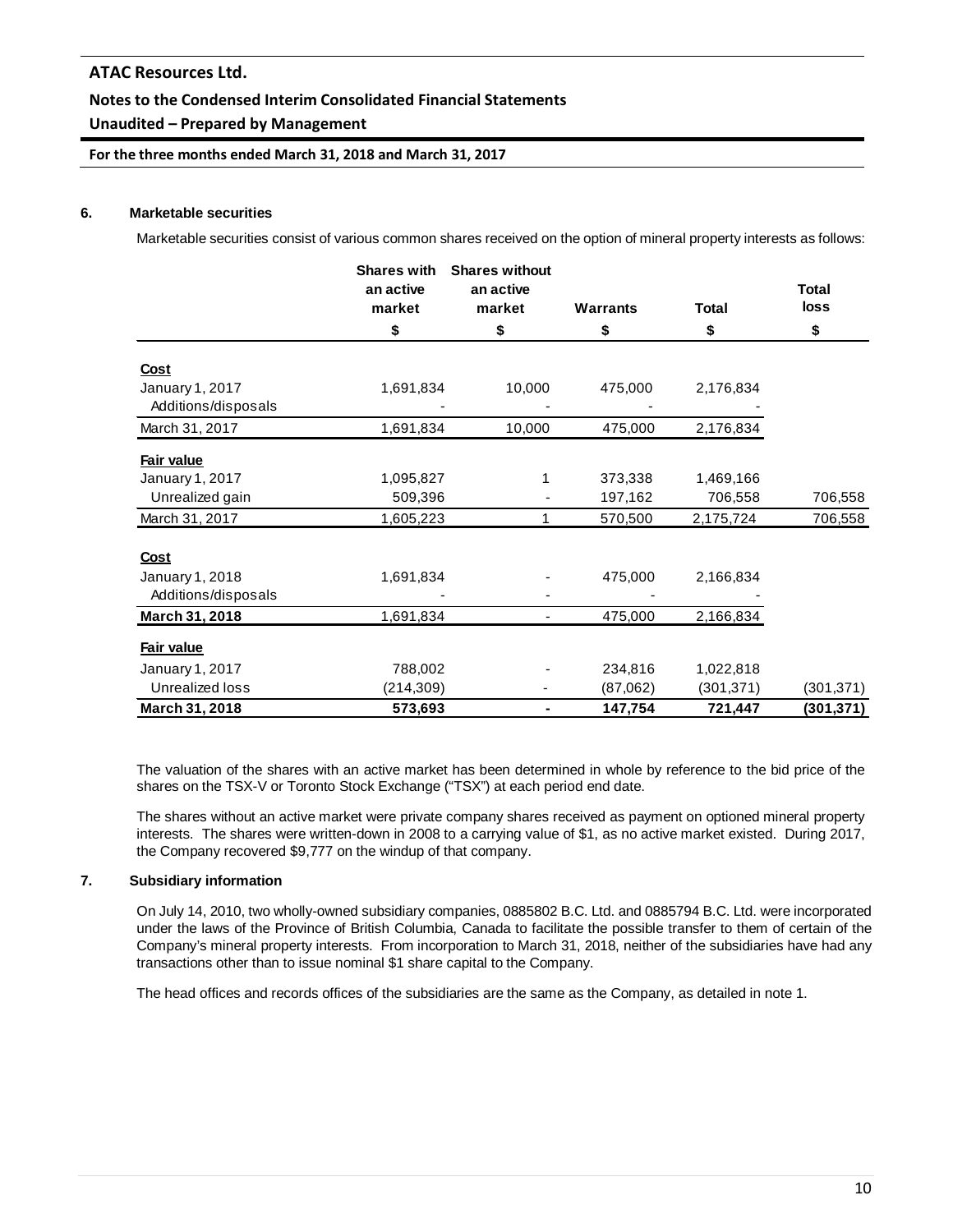## **Notes to the Condensed Interim Consolidated Financial Statements**

## **Unaudited – Prepared by Management**

**For the three months ended March 31, 2018 and March 31, 2017**

#### **8. Mineral property interests**

The Company's mineral property interests consist of various exploration stage properties located in the Yukon Territory, Canada. The properties have been grouped into those which are wholly-owned and those which are royalty or other interests. Properties which are in close proximity and could be developed as a single economic unit are grouped into projects.

|                                  | Wholly-     |             |
|----------------------------------|-------------|-------------|
|                                  | owned       | Total       |
|                                  | \$          | \$          |
| January 1, 2017                  | 96,985,836  | 96.985.836  |
| Acquisitions/staking/assessments | 128,017     | 128,017     |
| Exploration and evaluation       | 326,222     | 326,222     |
| March 31, 2017                   | 97,440,075  | 97,440,075  |
|                                  |             |             |
| January 1, 2018                  | 104,851,142 | 104,851,142 |
| Acquisitions/staking/assessments | 51,686      | 51,686      |
| Exploration and evaluation       | 304,945     | 304,945     |
| <b>March 31, 2018</b>            | 105.207.773 | 105.207.773 |

Changes in the project carrying amounts for the three months ended March 31, 2017 and March 31, 2018 are summarized as follows:

| Three months ended March 31, 2017                |                          |                                                       |                                               |                         |  |  |
|--------------------------------------------------|--------------------------|-------------------------------------------------------|-----------------------------------------------|-------------------------|--|--|
|                                                  | January 1,<br>2017<br>\$ | <b>Acquisitions</b><br>/staking/<br>assessments<br>\$ | <b>Exploration</b><br>and<br>evaluation<br>\$ | March 31,<br>2017<br>\$ |  |  |
| Wholly-owned<br>projects<br>Rackla Gold property |                          |                                                       |                                               |                         |  |  |
| - Osiris and Orion (1)                           | 61,843,223               | 126,391                                               | 245,579                                       | 62,215,193              |  |  |
| - Rau                                            | 34,927,893               |                                                       | 68,293                                        | 34,996,186              |  |  |
|                                                  | 96,771,116               | 126,391                                               | 313,872                                       | 97,211,379              |  |  |
| Connaught                                        | 106,269                  |                                                       |                                               | 106,269                 |  |  |
| <b>Idaho Creek</b>                               | 19,490                   |                                                       |                                               | 19,490                  |  |  |
| Panorama                                         | 16,110                   |                                                       |                                               | 16,110                  |  |  |
| Rosy                                             | 72,851                   | 1,626                                                 | 12,350                                        | 86,827                  |  |  |
| Total                                            | 96,985,836               | 128,017                                               | 326,222                                       | 97.440.075              |  |  |

(1) The Nadaleen property has been segregated into the Osiris and Orion projects to facilitate the JVEI as discussed in note 8(a)(i).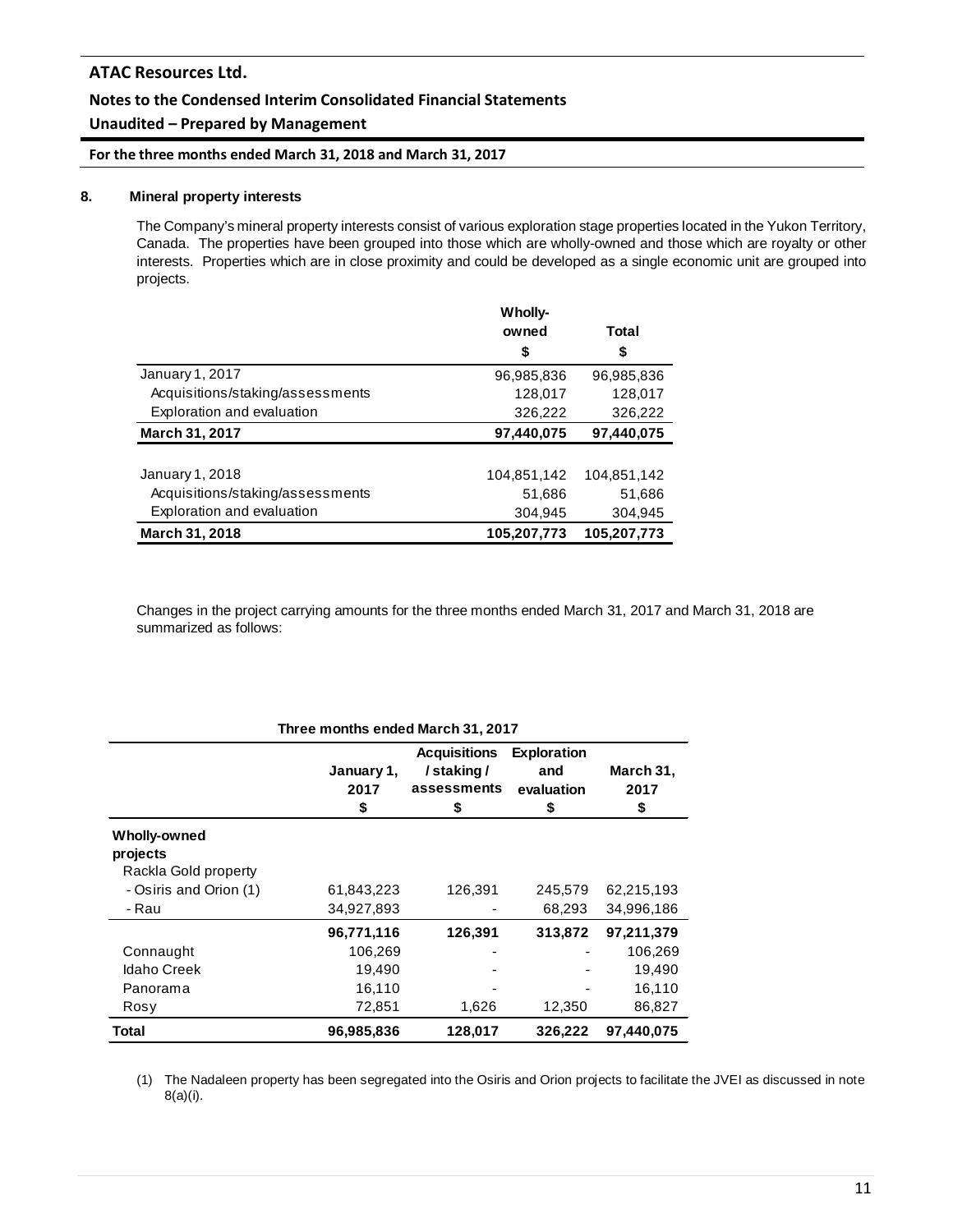## **Unaudited – Prepared by Management**

**For the three months ended March 31, 2018 and March 31, 2017**

#### **8. Mineral property interests** (continued)

Exploration and evaluation expenditures on the projects consisted of the following:

|                                                 | Osiris and<br>Orion | Rau    | <b>Others</b>            | Total   |
|-------------------------------------------------|---------------------|--------|--------------------------|---------|
| For the three months ended March 31, 2017       | \$                  | \$     | \$                       | \$      |
| Assays                                          | 3,762               | 1.881  |                          | 5,643   |
| Field                                           | 13.569              | 1.005  | 17                       | 14,592  |
| Labour                                          | 127,074             | 60,260 | 12,333                   | 199,667 |
| Resource, engineering and environmental studies |                     | 2,528  | $\overline{\phantom{0}}$ | 2,528   |
| Survey and consulting                           | 100,000             |        |                          | 100,000 |
| Travel and accommodation                        | 1,174               | 2,618  |                          | 3,792   |
| <b>Total</b>                                    | 245,579             | 68,293 | 12,350                   | 326,222 |

| Three months ended March 31, 2018 |                          |                                                      |                                              |                         |  |  |  |
|-----------------------------------|--------------------------|------------------------------------------------------|----------------------------------------------|-------------------------|--|--|--|
|                                   | January 1,<br>2018<br>\$ | <b>Acquisitions</b><br>/staking/<br>assessments<br>5 | <b>Exploration</b><br>and<br>evaluation<br>S | March 31,<br>2018<br>\$ |  |  |  |
| Wholly-owned                      |                          |                                                      |                                              |                         |  |  |  |
| projects                          |                          |                                                      |                                              |                         |  |  |  |
| Rackla Gold property              |                          |                                                      |                                              |                         |  |  |  |
| - Osiris and Orion <sup>(1)</sup> | 68,420,525               | 32,701                                               | 225,300                                      | 68,678,526              |  |  |  |
| - Rau                             | 36,048,583               | 17,629                                               | 66,775                                       | 36,132,987              |  |  |  |
|                                   | 104,469,108              | 50,330                                               | 292,075                                      | 104,811,513             |  |  |  |
| Connaught                         | 148,300                  | 1,356                                                | 5,606                                        | 155,262                 |  |  |  |
| <b>Idaho Creek</b>                | 19,490                   |                                                      |                                              | 19,490                  |  |  |  |
| Panorama                          | 16,110                   |                                                      |                                              | 16,110                  |  |  |  |
| Rosy                              | 198,134                  |                                                      | 7,264                                        | 205,398                 |  |  |  |
| Total                             | 104,851,142              | 51,686                                               | 304,945                                      | 105,207,773             |  |  |  |

(1) The current period expenditures include only amounts spent by the Company on its Osiris project and excludes any amounts spend on behalf of Barrick on the Orion project.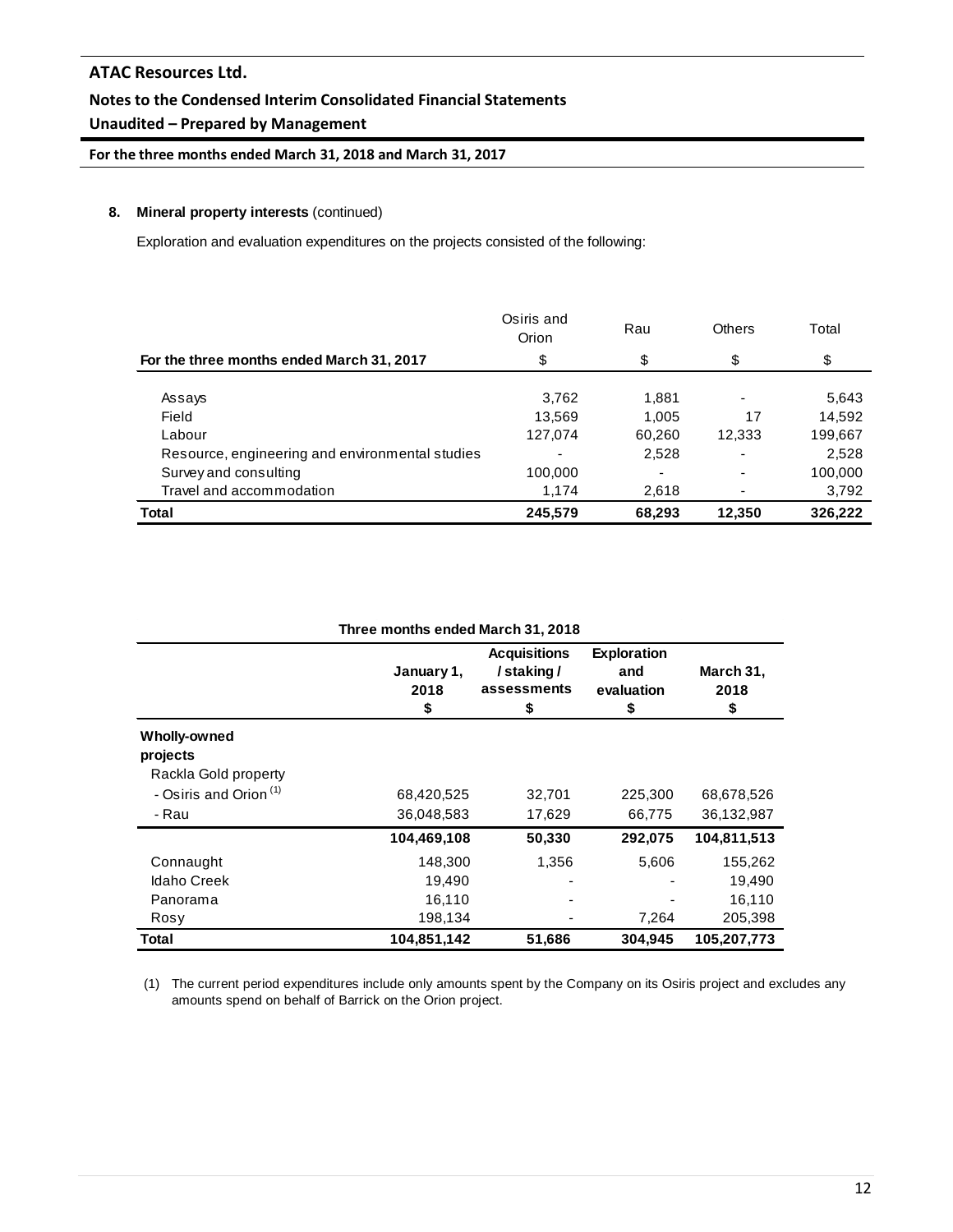## **Notes to the Condensed Interim Consolidated Financial Statements**

## **Unaudited – Prepared by Management**

**For the three months ended March 31, 2018 and March 31, 2017**

#### **8. Mineral property interests** (continued)

Exploration and evaluation expenditures on the projects consisted of the following:

|                                                | <b>Osiris</b> | Rau    | <b>Others</b> | <b>Total</b> |
|------------------------------------------------|---------------|--------|---------------|--------------|
| Three months ended March 31, 2018              | \$            | \$     | \$            | \$           |
|                                                |               |        |               |              |
| Assays                                         | 8,125         | 2,458  | 403           | 10,986       |
| Field                                          | 21,462        | 4.224  | 69            | 25,755       |
| Helicopter and fixed wing                      | 625           | ۰      | ٠             | 625          |
| Labour                                         | 125,877       | 19.381 | 12.161        | 157,419      |
| Resource, engineering and enviromental studies | 64,571        | 29,074 | ٠             | 93,645       |
| Surveys and consulting                         | 2,757         | 11,576 |               | 14,333       |
| Travel and accommodation                       | 1,883         | 62     | 237           | 2,182        |
| Total                                          | 225,300       | 66,775 | 12,870        | 304.945      |

#### **(a) Wholly-owned projects**

The Company's wholly owned projects are comprised of the rights to explore various mineral claims located in the Yukon Territory, which are at various stages of exploration. They are not subject to any option or sale agreements, except as noted below.

#### **(i) Rackla Gold property**

The Rackla Gold property consists of a 100% interest in the various mineral properties located in the Mayo Mining District, Yukon Territory. Cash and common shares totaling \$165,600 have been received under previous Rackla Gold property option agreements.

The Rackla Gold property has been divided into three separate projects, being the Rau project, which hosts the Tiger Gold deposit, and the Osiris and Orion projects, which were previously described as the Nadaleen property.

The Osiris project hosts Carlin-type gold mineralization and will continue to be explored by the Company.

The Orion project is subject to a JVEI, which was executed on April 7, 2017 with Barrick. Under the JVEI, Barrick may acquire a 70% interest in the Company's Orion project, which forms the central part of the Company's Rackla Gold Property, for an aggregate of \$55,000,000 in exploration expenditures.

For a 60% interest, the following exploration expenditures are required:

- \$10,000,000 on or before December 31, 2019 (guaranteed amount);
- \$10,000,000 on or before December 31, 2020; and
- \$15,000,000 on or before December 31, 2021

As at March 31, 2018, Barrick incurred approximately \$4,076,000 (December 31, 2017 - \$3,570,000) of the guaranteed amount (note 5).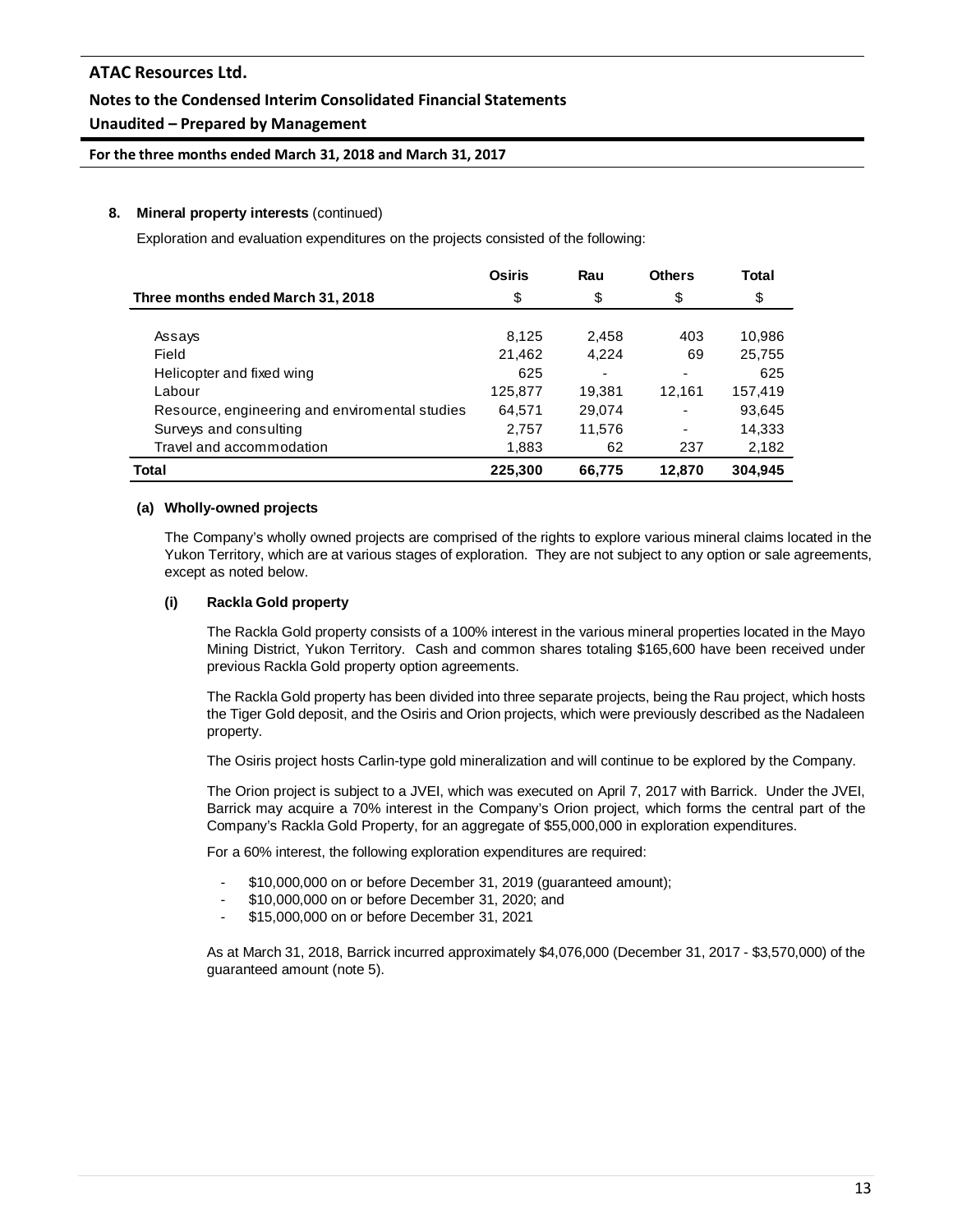## **Notes to the Condensed Interim Consolidated Financial Statements**

## **Unaudited – Prepared by Management**

#### **For the three months ended March 31, 2018 and March 31, 2017**

#### **8. Mineral property interests** (continued)

#### **(a) Wholly-owned projects** (continued)

#### **(i) Rackla Gold property** (continued)

Should Barrick withdraw from the JVEI at any time after incurring the guaranteed \$10,000,000 in exploration expenditures, but prior to incurring an aggregate of \$35,000,000, Barrick will not acquire any interest in the project. If Barrick completes \$35,000,000 in exploration expenditures, the Company will establish a joint venture with Barrick, with interests of 40% and 60%, respectively.

Barrick is entitled to acquire an additional 10% interest by incurring additional exploration expenditures of \$20,000,000 on or before December 31, 2026, for an aggregate interest of 70%.

If Barrick does not exercise its right to acquire the additional 10% interest, the Company will have the right to purchase a 10.1% interest from Barrick, giving the Company a 50.1% interest and Barrick a 49.9% interest.

If either of the Company's or Barrick's joint venture interest is reduced to 10% or less, that party's interest in the Orion project will convert to a sliding-scale net smelter return royalty ("NSR") on gold.

During the year ended December 31, 2017, the Company completed a flow-through private placement consisting of the issue of 16,684,800 flow-through common shares at a price of \$0.50 each for gross proceeds of \$8,342,400. Barrick became the ultimate owner of the shares, which increased their shareholdings in the Company to approximately 19.9% from 9.2%, and Barrick was given the right to maintain its 19.9% interest by participating pro-rata in any future equity financings by the Company.

#### **(ii) Connaught project**

The Connaught project consists of a 100% interest in the CN, NC and OM mineral claims located in the Dawson Mining District, Yukon Territory.

Cash and common shares totaling \$252,500 were received in 2009 for a 50% sale of the project, which was repurchased in 2012 by issuing common shares having a value of \$182,250.

#### **(iii) Idaho Creek project**

The Idaho Creek project consists of a 100% interest in the Idaho mineral claims located in the Whitehorse Mining District, Yukon Territory.

Cash and common shares totaling \$269,413 have been received under previous option agreements.

#### **(iv) Panorama project**

The Panorama project consists of a 100% interest in the Aussie mineral claims located in the Dawson Mining District, Yukon Territory. The claims are subject to a 3% NSR on all commercial production from the claims.

Cash and common shares totaling \$328,400 have been received under previous option agreements.

#### **(v) Rosy project**

The Rosy project consists of a 100% interest in the Rosy and Sam mineral claims located in the Whitehorse Mining District, Yukon Territory.

Cash and common shares totaling \$167,000 have been received under previous option agreements.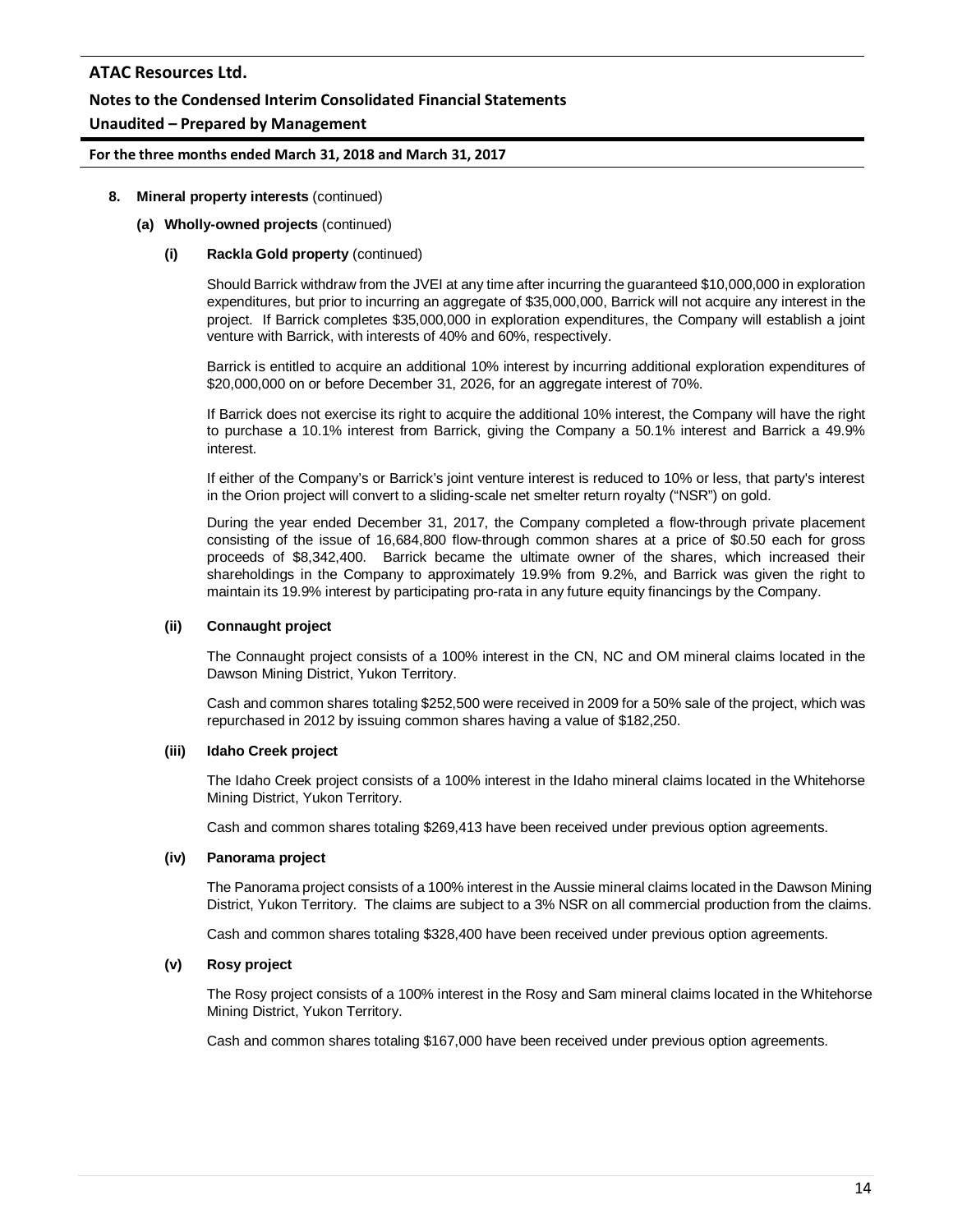#### **Notes to the Condensed Interim Consolidated Financial Statements**

#### **Unaudited – Prepared by Management**

#### **For the three months ended March 31, 2018 and March 31, 2017**

#### **8. Mineral property interests** (continued)

#### **(b) Royalty interests**

The Company has a 1% NSR on the Golden Revenue, Nitro, Seymour and Dawson Gold properties located in the Dawson and Whitehorse Mining Districts, Yukon Territory.

#### **9. Reclamation deposit**

The reclamation deposit is comprised of a cashable guaranteed investment certificate with a one-year term. It is pledged to the Yukon Government to ensure specified properties are properly restored after exploration. Management has determined that the Company has no material reclamation work related to the properties requiring the deposit.

#### **10. Share capital**

The authorized share capital of the Company consists of unlimited common shares without par value, and unlimited Class "A" preferred shares with a par value of \$1.00 each. All issued shares are fully paid.

#### **Transaction for the issue of share capital during the three months ended March 31, 2018:**

The Company issued 50,000 common shares on the exercise of options for proceeds of \$15,500. In addition, \$9,448 representing the fair value of the options on initial vesting was re-allocated from contributed surplus to share capital.

#### **Transactions for the issue of share capital during the three months ended March 31, 2017:**

There were no transactions for the issue of share capital during the three months ended March 31, 2017.

#### **Common share rights**

The Company has a "Rights Plan" under which one right is issued for each issued and outstanding common share of the Company. Each right entitles the holder to purchase from the Company one common share at a price equal to onehalf the market price for each common share of the Company, subject to certain anti-dilutive adjustments. The rights are exercisable only if the Company receives an unacceptable take-over bid as defined in the Rights Plan. The current Rights Plan was replaced with a new Rights Plan at the May 2017 annual shareholders' meeting and will remain in effect until the annual shareholders' meeting in 2020. As at March 31, 2018, there were 139,911,877 rights outstanding (December 31, 2017 – 139,861,877).

#### **Stock options**

The Company has an incentive stock option plan (the "Plan"), under which the maximum number of stock options issued cannot exceed 10% of the Company's currently issued and outstanding common shares. The exercise period for any options granted under the Plan cannot exceed ten years. The exercise price of options granted under the Plan cannot be less than the "discounted market price" of the common shares (defined as the last closing market price of the Company's common shares immediately preceding the issuance of a news release announcing the granting of the options, less a discount of from 15% to 25%), unless otherwise agreed to by the Company and accepted by the TSX-V.

A participant who is not a consultant conducting investor relations activities, who is granted an option under the plan with exercise prices at or above "Market Price" will have their options vest immediately, unless otherwise determined by the Board of Directors. A participant who is granted an option under the plan with exercise prices below "Market Price" will become vested with the right to exercise one-sixth of the option upon conclusion of every three months subsequent to the grant date. A participant who is a consultant conducting investor relations activities who is granted options under the plan will become vested with the right to exercise one-quarter of the options upon conclusion of every three months subsequent to the grant date.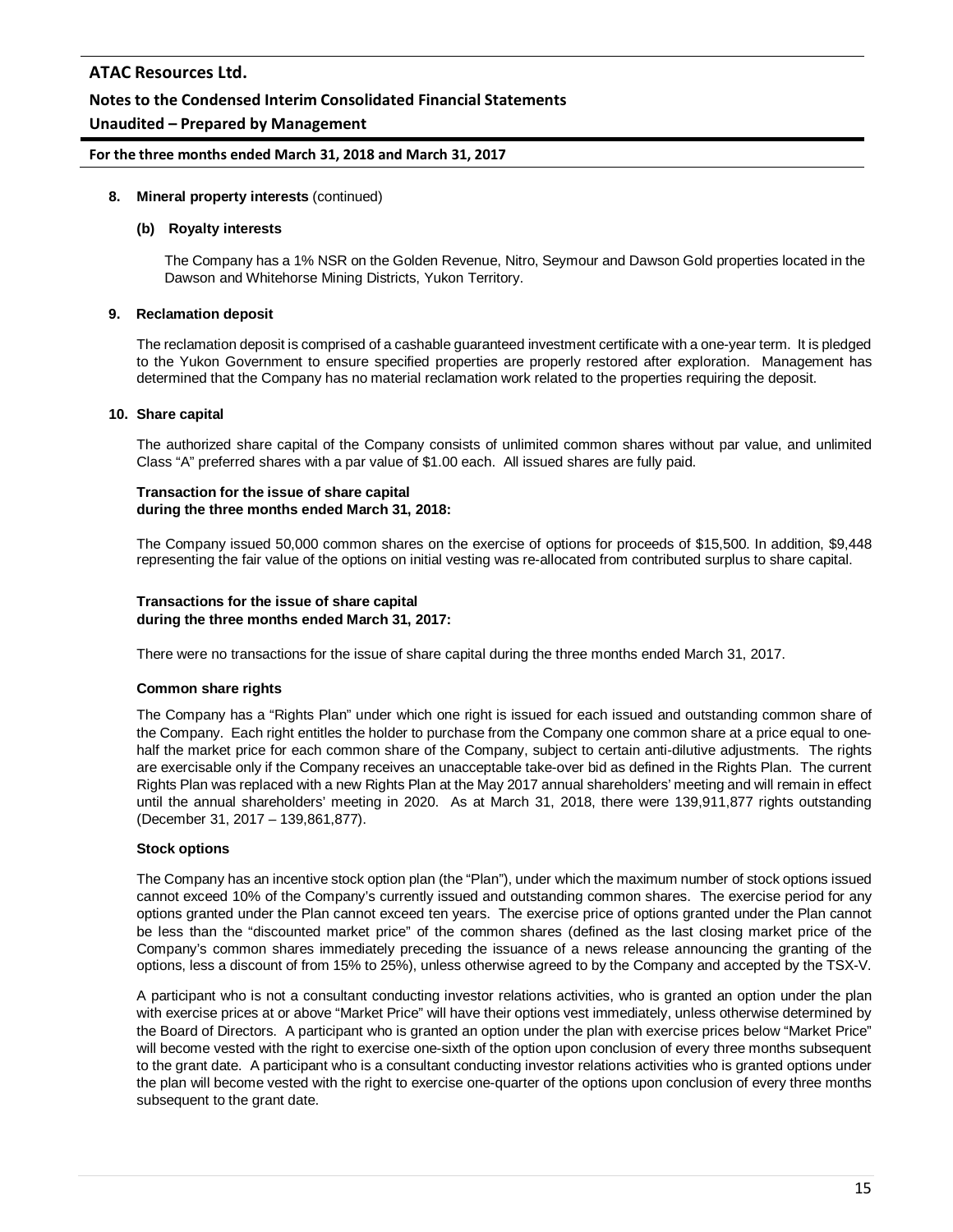## **Unaudited – Prepared by Management**

#### **For the three months ended March 31, 2018 and March 31, 2017**

#### **10. Share capital** (continued)

A summary of the status of the Company's stock options as at March 31, 2018 and December 31, 2017 and changes during the period and year ended is as follows:

|                                               | Three months ended<br>March 31, 2018 |                              | Year ended<br>December 31, 2017 |                                    |
|-----------------------------------------------|--------------------------------------|------------------------------|---------------------------------|------------------------------------|
|                                               | Options                              | Weighted<br>average exercise | Options                         | Weighted average<br>exercise price |
|                                               | #                                    | \$                           | #                               | \$                                 |
| Options outstanding, beginning of period/year | 11,170,000                           | 0.79                         | 8,500,000                       | 0.85                               |
| Granted                                       | 3,415,000                            | 0.55                         | 3,115,000                       | 0.55                               |
| Exercised                                     | (50,000)                             | 0.31                         | (355,000)                       | 0.31                               |
| Expired/cancelled                             | (2, 165, 000)                        | 1.64                         | (90,000)                        | 0.87                               |
| Options outstanding, end of period/year       | 12,370,000                           | 0.57                         | 11.170.000                      | 0.79                               |

As at March 31, 2018, the Company has stock options outstanding and exercisable as follows:

|     | Options     | Options     | Exercise |                  |  |
|-----|-------------|-------------|----------|------------------|--|
|     | outstanding | exercisable | price    | Expiry date      |  |
|     | #           | #           | \$       |                  |  |
| (1) | 1,980,000   | 1,980,000   | 0.75     | February 3, 2019 |  |
| (2) | 1,600,000   | 1,600,000   | 0.75     | January 23, 2020 |  |
|     | 2,010,000   | 2,010,000   | 0.31     | January 21, 2021 |  |
|     | 250,000     | 250,000     | 0.76     | June 7, 2021     |  |
| (3) | 3,115,000   | 2,336,250   | 0.55     | May 26, 2022     |  |
|     | 3,165,000   |             | 0.55     | February 1, 2023 |  |
|     | 250,000     |             | 0.53     | March 1, 2023    |  |
|     | 12,370,000  | 8,176,250   |          |                  |  |

(1) 75,000 of these options expired unexercised on May 10, 2018 for a related company employee leaving employment.

(2) 50,000 of these options expired unexercisedon May 10, 2018 for a related company employee leaving employment.

(3) 150,000 of these options expired unexercised on May 10, 2018 for a related company employee leaving employment.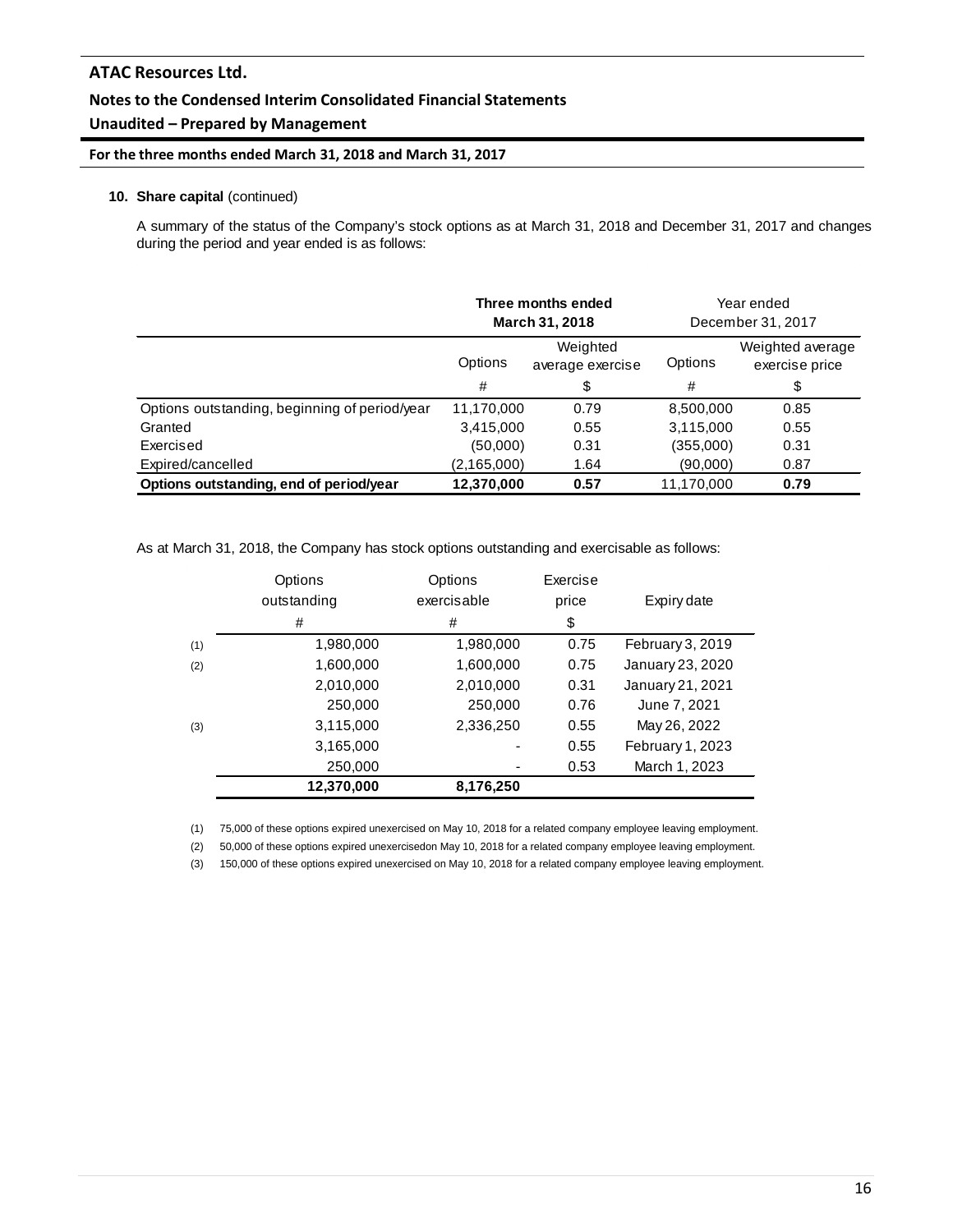## **Unaudited – Prepared by Management**

**For the three months ended March 31, 2018 and March 31, 2017**

#### **10. Share capital** (continued)

**Stock options** (continued)

The following table summarizes information about the stock options outstanding at March 31, 2018:

| Range of<br>prices | Options<br># | Weighted average<br>remaining life<br>years | Weighted average<br>exercise price |
|--------------------|--------------|---------------------------------------------|------------------------------------|
| $0.31 - 0.55$      | 8,540,000    | 4.12                                        | 0.49                               |
| $0.75 - 0.76$      | 3,830,000    | 1.40                                        | 0.75                               |
|                    | 12,370,000   | 3.28                                        | 0.57                               |

During the three months ended March 31, 2018, 3,415,000 stock options were granted to Officers, Directors, related company employees and consultants. The Company has recorded the fair value of all options granted using the Black-Scholes option pricing model. Share-based payment costs were calculated using the following weighted average assumptions: expected life of options - five years, stock price volatility –78.61%, no dividend yield, and a risk-free interest rate yield – 2.12%. The fair value is particularly impacted by the Company's stock price volatility, determined using data from the previous five years. No stock options were granted during the three months ended March 31, 2017.

Using the above assumptions, the fair value weighted average of options granted during the three months ended March 31, 2018, was \$0.34 per option, for a total of \$1,146,541. The total share-based payment expense for the three months ended March 31, 2018 was \$153,623 (2017 - \$45,491), which is presented as an operating expense, and includes only options that vested during the periods.

During the three months ended March 31, 2018, 1,830,000 options (March 31, 2017 – nil), expired unexercised. As a result, the original stock based compensation of \$2,427,036 was reversed from contributed surplus and credited to deficit.

During the three months ended March 31, 2018, 335,000 stock options (2017 – 90,000), were cancelled. As a result, the original stock based compensation of \$158,188 (2017 - \$51,126) has been reversed from contributed surplus and credited to deficit.

#### **Warrants**

As an incentive to complete private placements the Company may issue units which include common shares and common share purchase warrants. Using the residual value method, the Company determines whether a value should be allocated to the warrants attached to the units sold in completed private placements.

During the three months ended March 31, 2018 and 2017 and as at March 31, 2018 and December 31, 2017, there were no warrants issued or outstanding.

#### **Contributed surplus**

Contributed surplus includes the accumulated fair value of stock options recognized as share-based payments and the fair value of finders' warrants issued on private placements. Contributed surplus is increased by the fair value of these items on vesting and is reduced by corresponding amounts when the options or warrants expire, or are exercised or cancelled.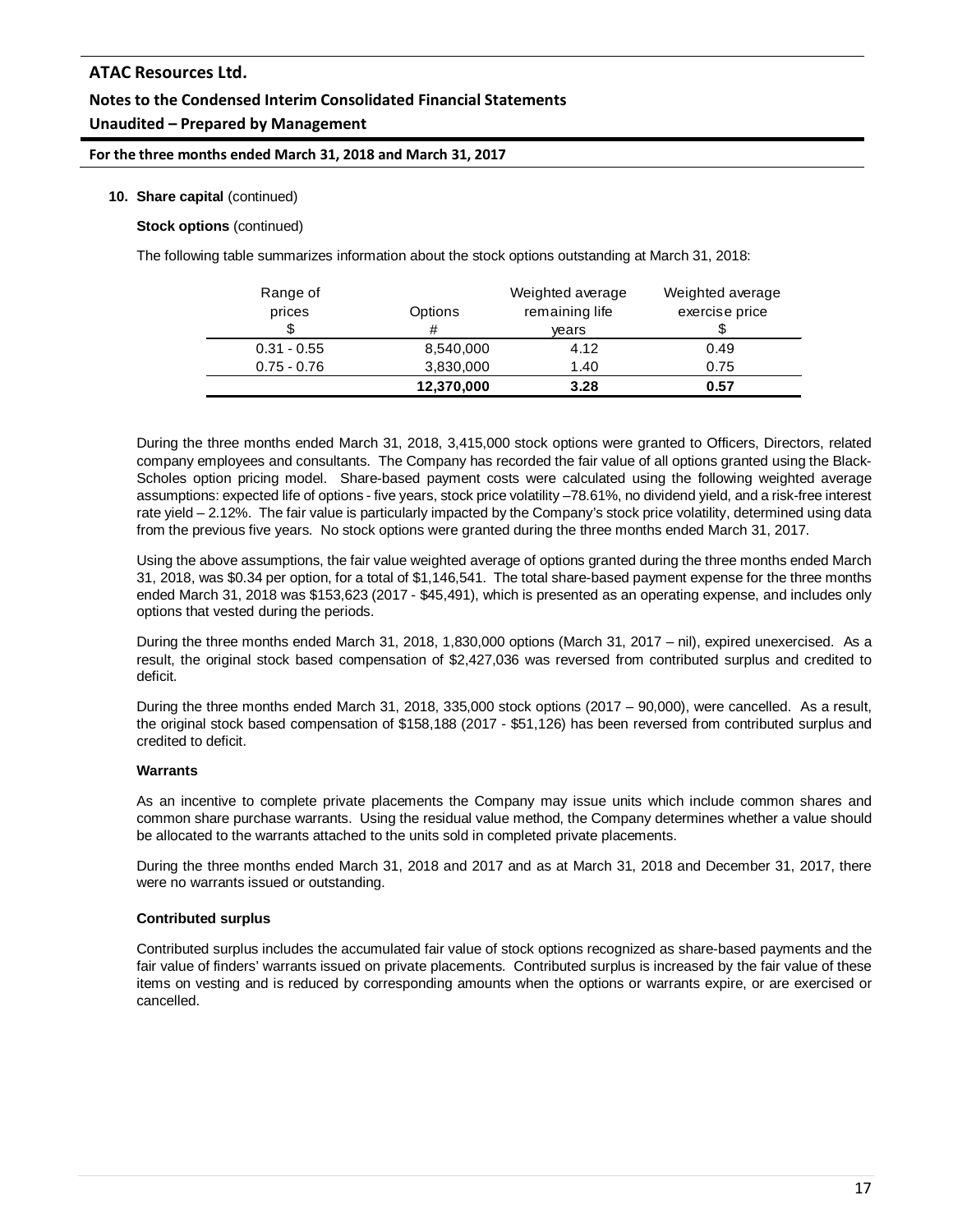#### **Unaudited – Prepared by Management**

**For the three months ended March 31, 2018 and March 31, 2017**

#### **11. (Loss) earnings per share**

The calculation of basic and diluted (loss) earnings per share for the three months ended March 31, 2018 was based on the (loss) earnings of (\$637,844) (2017 - \$365,458) and a weighted average number of common shares outstanding of 139,897,988 (2017 – 122,822,077)

As at March 31, 2018, all stock options were excluded from the diluted weighted average number of shares calculation, as their effect would have been anti-dilutive. The calculation of diluted earnings per share for the three months ended March 31, 2017 was based on income of \$365,458, and weighted average number of common shares outstanding 124,517,134, calculated as follows:

|                                                    | March 31,<br>2018 | March 31,<br>2017 |
|----------------------------------------------------|-------------------|-------------------|
|                                                    | #                 | #                 |
| Weighted average number of common shares (basic)   | 139,897,988       | 122,822,077       |
| Effect of stock options on issue                   |                   | 1,695,057         |
| Weighted average number of common shares (diluted) | 139,897,988       | 124,517,134       |

#### **12. Related party payables and transactions**

A number of key management personnel and Directors hold positions in other entities that result in them having control or significant influence over the financial or operating policies of those entities. There were no loans to key management personnel or Directors, or entities over which they have control or significant influence during the three months ended March 31, 2018 or March 31, 2017.

Graham Downs, the Company's President and CEO and Matthew Keevil, the Company's Vice-president of Corporate Affairs, receive monthly salaries and incentive stock options. All other key management personnel and Directors receive no salaries, non-cash benefits (other than incentive stock options), or other remuneration directly from the Company, other than noted below, and there are no employment contracts with them that cannot be terminated without penalty on thirty days advance notice. Key management personnel and Directors participate in the Company's stock option plan.

During the three months ended March 31, 2018, 2,850,000 stock options (2017 – nil) were granted to key management personnel and Directors having a fair value on issue of \$1,040,691 (2017 - \$nil). The options granted are exercisable at \$0.55 and \$0.53 until February 1, 2023 and March 1, 2023, and vest over one-year periods ending February 1, 2019 and March 1, 2019.

During the three months ended March 31, 2018, 1,600,000 management personnel and Director stock options having a fair value on issue of \$2,152,287, were surrendered and cancelled. No management personnel or Director stock options were cancelled or surrendered during the three months ended March 31, 2017.

The Company transacted with the following related parties:

- **(a)** Archer Cathro is a geological consulting firm that is a related party through its management contracts, which confer significant influence over operations. Charges are for property location, acquisition, exploration, management, accounting and office rent and administration. The charges by Archer Cathro include the services of Julia Lane, who is the Vice-president of Exploration, and a minority shareholder of Archer Cathro.
- **(b)** Glenn Yeadon is a Director and the Company's Secretary. He controls Glenn R. Yeadon Personal Law Corporation ("Yeadon Law Corp."), which provides the Company with legal services.
- **(c)** Larry Donaldson is the Company's CFO. He is a partner of Donaldson Grassi, Chartered Professional Accountants, a firm in which he has significant influence. Donaldson Grassi provides the Company with accounting and tax services.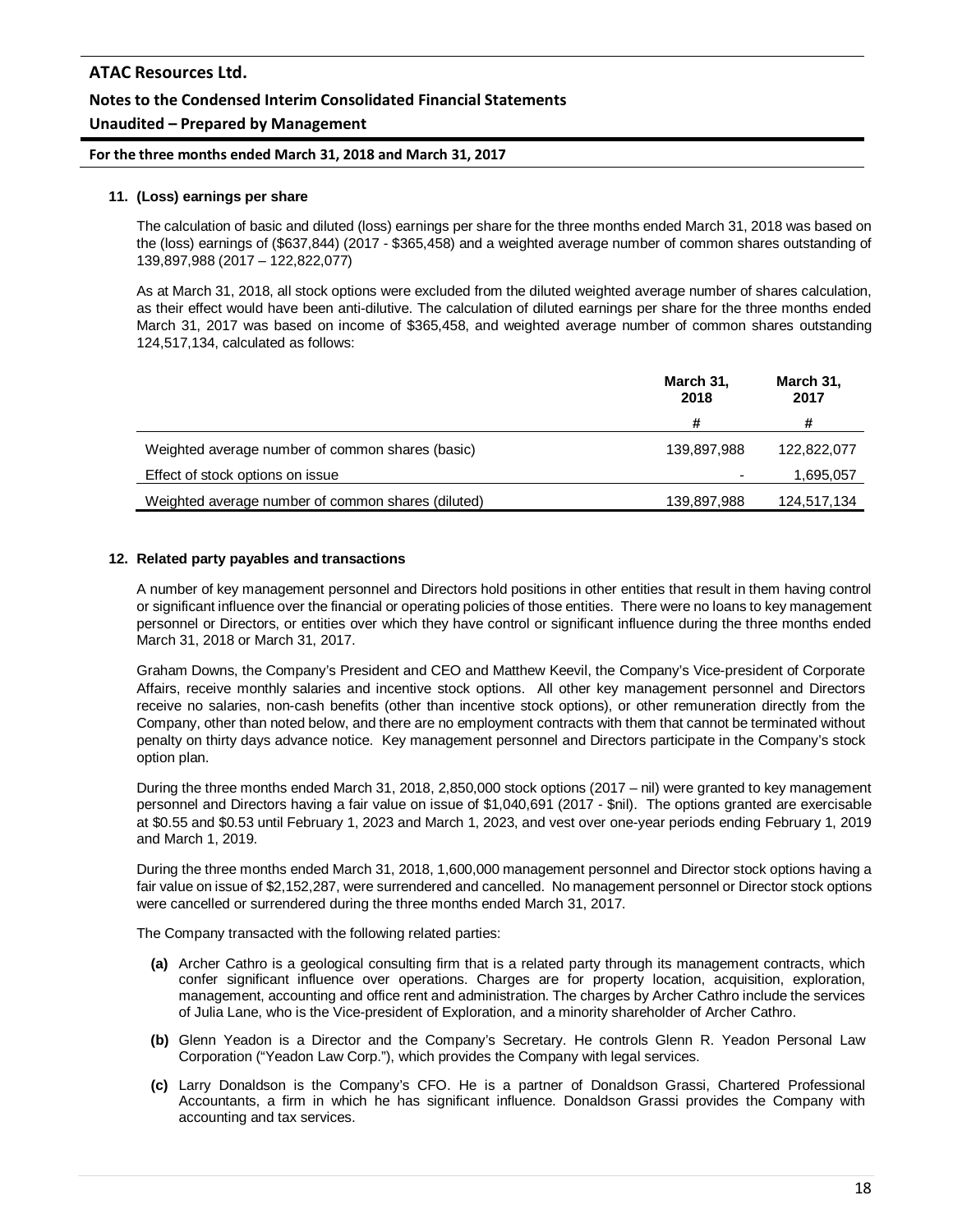#### **Unaudited – Prepared by Management**

#### **For the three months ended March 31, 2018 and March 31, 2017**

#### **12. Related party payables and transactions** (continued)

- **(d)** Douglas Goss is a Director and the Company's Chairman of the Board. He controls Douglas O. Goss Professional Corporation ("D. Goss Corporation"), which provides consulting services to the Company.
- **(e)** Ian Talbot is the Company's COO. He provides the Company with management services.
- **(f)** Robert Carne is a Company Director. He controls Carvest Holdings Ltd. ("Carvest"), which provides geological consulting services to the Company.
- **(g)** Graham Downs is the Company's President and CEO. He is paid a monthly salary and benefits for his services.
- **(h)** Bruce Kenway is a Company Director. He is a partner in Kenway Mack Slusarchuk Stewart LLP ("Kenway Mack"). Effective April 1, 2017, he is being compensated for his monthly advisory services as Chairman of the Audit Committee. The services are being rendered through Kenway Mack.
- **(i)** Matthew Keevil is the Company's Vice-president of Corporate Affairs. Effective March 1, 2018, he is paid a monthly salary and benefits for his services.

The aggregate value of transactions and outstanding balances with key management personnel and Directors and entities over which they have control or significant influence were as follows:

|                             | Transactions<br><b>3 months ended</b> 3 months ended<br>March 31,<br>2018 | Transactions<br>March 31,<br>2017<br>\$ | <b>Balance</b><br>outstanding<br>March 31,<br>2018<br>5 | <b>Balance</b><br>outstanding<br>December 31,<br>2017<br>\$ |
|-----------------------------|---------------------------------------------------------------------------|-----------------------------------------|---------------------------------------------------------|-------------------------------------------------------------|
| Archer, Cathro              |                                                                           |                                         |                                                         |                                                             |
| - geological services       | 173,950                                                                   | 212,579                                 | 130,125                                                 | 48,941                                                      |
| - office and administration | 29,482                                                                    | 46,183                                  | 16,935                                                  | 14,121                                                      |
|                             | 203,432                                                                   | 258,762                                 | 147,060                                                 | 63,062                                                      |
| Carvest                     | 1,160                                                                     |                                         |                                                         |                                                             |
| Yeadon Law Corp.            | 16,173                                                                    | 13,253                                  | 16,725                                                  | 5,561                                                       |
| Donaldson Grassi            | 13,500                                                                    | 8,750                                   | 29,400                                                  | 15,000                                                      |
| D. Goss Corporation         | 10,500                                                                    | 10,500                                  |                                                         | 3,675                                                       |
| Graham Downs                | 60,130                                                                    | 60,274                                  |                                                         |                                                             |
| lan Talbot                  | 10,500                                                                    | 10,500                                  |                                                         | 2,297                                                       |
| Kenway Mack                 | 3,000                                                                     |                                         |                                                         | 3,150                                                       |
| <b>Matthew Keevil</b>       | 11,623                                                                    |                                         |                                                         |                                                             |
|                             | 330.018                                                                   | 362.039                                 | 193,185                                                 | 92,745                                                      |

All related party balances are unsecured and are due within thirty days without interest.

The transactions with the key management personnel and Directors are included in operating expenses as follows:

**(a)** Consulting fees

- Includes the consulting fees paid to Director, Douglas Goss, charged to the Company by D. Goss Corporation.
- Includes the advisory services paid to Director, Bruce Kenway, charged to the Company by Kenway Mack.

**(b)** Management, administration and corporate development fees

- Includes the services of Company's COO, Ian Talbot.
- Includes charges by Archer Cathro for administrative and investor relations personnel.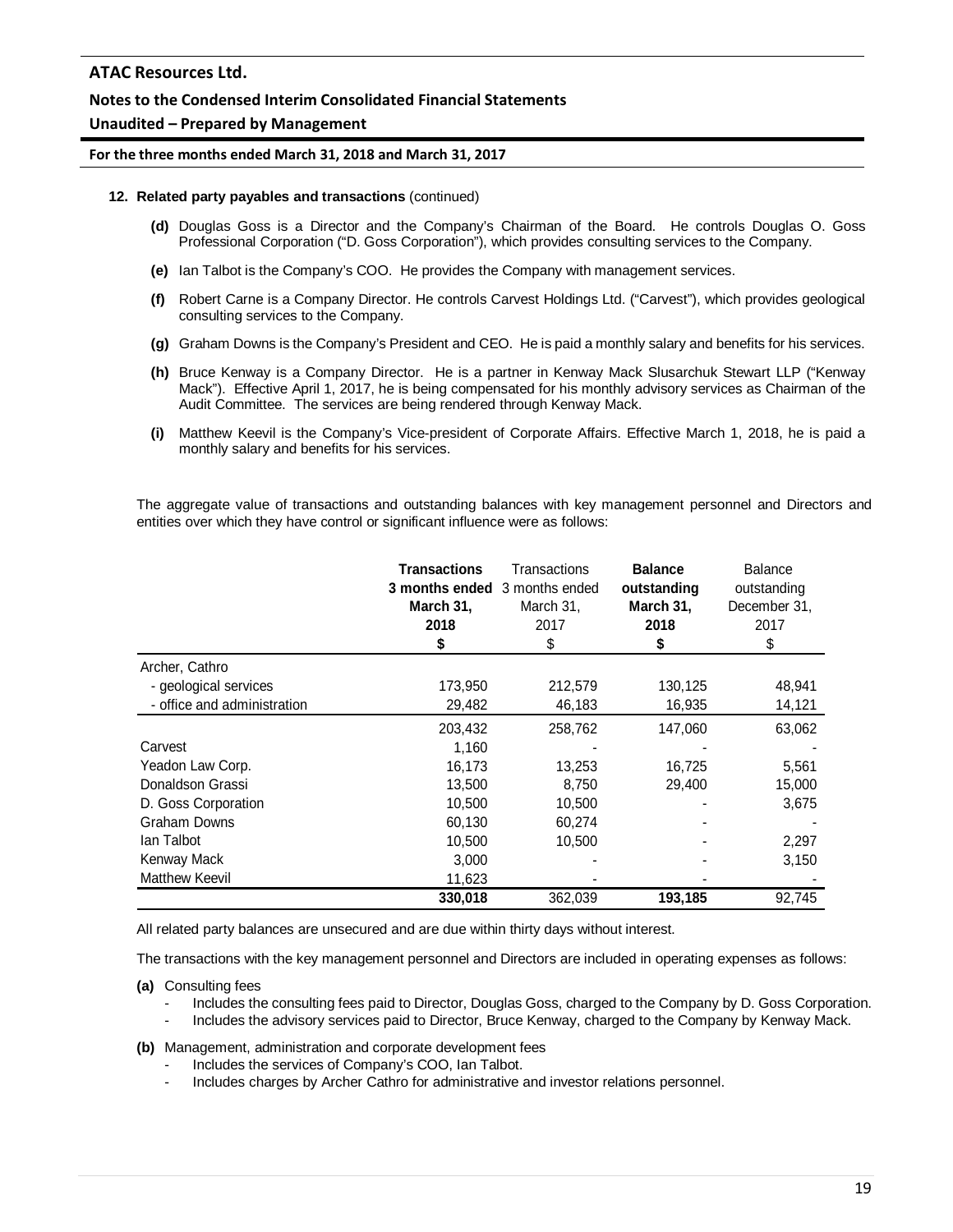## **Notes to the Condensed Interim Consolidated Financial Statements**

## **Unaudited – Prepared by Management**

#### **For the three months ended March 31, 2018 and March 31, 2017**

#### **12. Related party payables and transactions** (continued)

- **(c)** Salaries and benefits
	- Includes the salaries and benefits of the Company's President and CEO, Graham Downs and Vice-president of Corporate Affairs, Matthew Keevil.

#### **(d)** Office rent

- Charged by Archer Cathro
- **(e)** Professional fees
	- Includes the legal services of the Company's Secretary, Glenn Yeadon, charged to the Company by Yeadon Law Corporation.
	- Includes the accounting services of Company's CFO, Larry Donaldson, charged to the Company by Donaldson Grassi.

## **13. Income Taxes**

Income tax recovery (expense) for the three months ended March 31, 2018 and 2017 varies from the amount that would be computed from applying the combined federal and provincial income tax rate to (loss) income before income taxes as follows:

|                                                     | March 31,<br>2018 | March 31,<br>2017<br>\$ |
|-----------------------------------------------------|-------------------|-------------------------|
| (Loss) income before income taxes                   | (648, 417)        | 468,956                 |
| Statutory Canadian corporate tax rate               | 27.0%             | 26.0%                   |
| Anticipated income tax recovery (expense)           | 175,073           | (121,930)               |
| Change in tax resulting from:                       |                   |                         |
| Unrecognized items for tax purposes                 | (82, 165)         | 80,025                  |
| Tax benefits renounced on flow-through expenditures | (82,335)          | (61,593)                |
| Net deferred income tax recovery (expense)          | 10,573            | (103,498)               |

The significant components of the Company's deferred income tax liability are as follows:

|                                            | March 31,<br>2018 | December 31,<br>2017 |
|--------------------------------------------|-------------------|----------------------|
|                                            | \$                | \$                   |
| Unrealized losses on marketable securities | 195,127           | 154,442              |
| Mineral property interests                 | (19, 167, 979)    | (19,085,190)         |
| Unclaimed investment tax credits           | 860,606           | 860,606              |
| Non-capital loss carry forwards            | 2,953,096         | 2,889,446            |
| Capital loss carry forwards                | 44.369            | 44,369               |
| Share issue costs                          | 63,094            | 74,068               |
| Net deferred income tax liability          | (15,051,687)      | (15.062,259)         |

In September 2017, the British Columbia (BC) Government proposed changes to the general corporate income tax rate to increase the rate from 11% to 12% effective January 1, 2018 and onwards. This change in tax rate was substantively enacted on October 26, 2017. The relevant deferred tax balances have been remeasured to reflect the increase in the Company's combined Federal and Provincial (BC) general corporate income tax rate from 26% to 27%.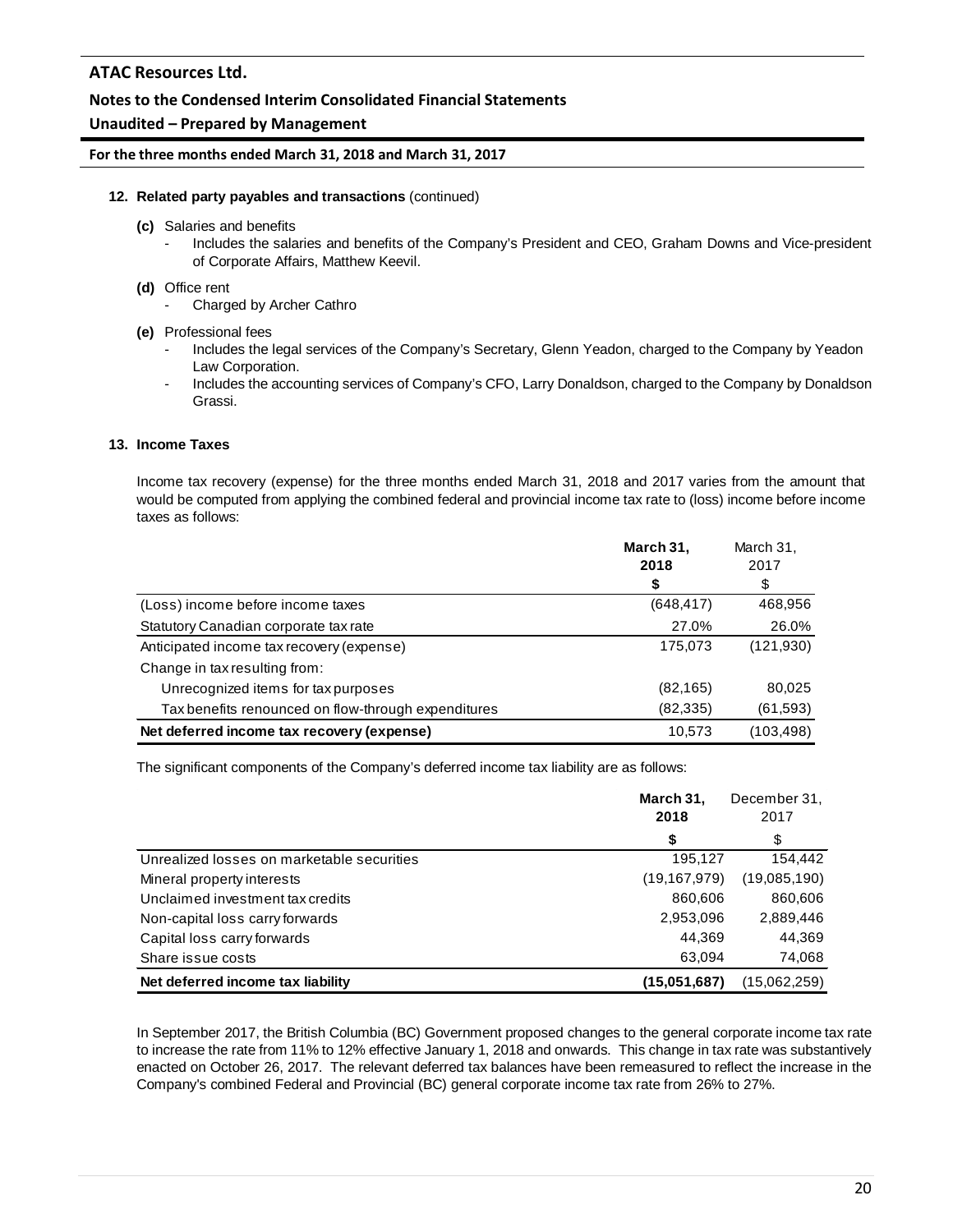## **Notes to the Condensed Interim Consolidated Financial Statements**

## **Unaudited – Prepared by Management**

#### **For the three months ended March 31, 2018 and March 31, 2017**

#### **13. Income Taxes** (continued)

As at March 31, 2018 the Company has non-capital loss carry forwards of approximately \$10,937,000 of which \$7,000 will expire in 2028, \$471,000 in 2029, \$1,175,000 in 2030, \$1,666,000 in 2031 and \$7,619,000 thereafter.

As at March 31, 2018 the Company has unused capital losses of \$328,659, which have no expiry date and can only be used to reduce future income from capital gains.

As at March 31, 2018 the Company has unclaimed resource and other deductions in the amount of \$34,215,259 (December 31, 2017 - \$34,165,254), which may be deducted against future taxable income.

As at March 31, 2018 there are share issue costs totaling \$233,687 (December 31, 2017 - \$274,324), which have not been claimed for income tax purposes.

As at March 31, 2018 the Company has unused investment tax credits totaling \$1,178,912, (December 31, 2017 - \$1,178,912), which have not been claimed for income tax purposes. The credits expire \$957,999 in 2032 and \$220,913 in 2033.

Income tax attributes are subject to review, and potential adjustments, by tax authorities.

#### **14. Supplemental cash flow information**

Changes in non-cash operating working capital during the three months ended March 31, 2018 and March 31, 2017 were comprised of the following:

|                                          | March 31,<br>2018 | March 31,<br>2017 |
|------------------------------------------|-------------------|-------------------|
|                                          | S                 | \$                |
| Receivables and prepayments              | (59, 858)         | (47,219)          |
| JVEI property receivables                | 95.341            |                   |
| Accounts payable and accrued liabilities | (22, 946)         | (19,001)          |
| Accounts payable to related parties      | 19.257            | 28,180            |
| Net change                               | 31,794            | (38,040)          |

The Company incurred non-cash financing and investing activities during the periods ended March 31, 2018 and March 31, 2017 as follows:

|                                                                | March 31,<br>2018 | March 31,<br>2017 |
|----------------------------------------------------------------|-------------------|-------------------|
|                                                                | S                 | \$                |
| Non-cash financing activity                                    |                   |                   |
| Restricted cash payable                                        | 506,304           | -                 |
| Non-cash investing activity                                    |                   |                   |
| Deferred exploration expenditures included in accounts payable |                   |                   |
| and related party payables                                     | 166,731           | 246.524           |

During the periods ended March 31, 2018 and March 31, 2017 no amounts were paid for interest or income tax expenses.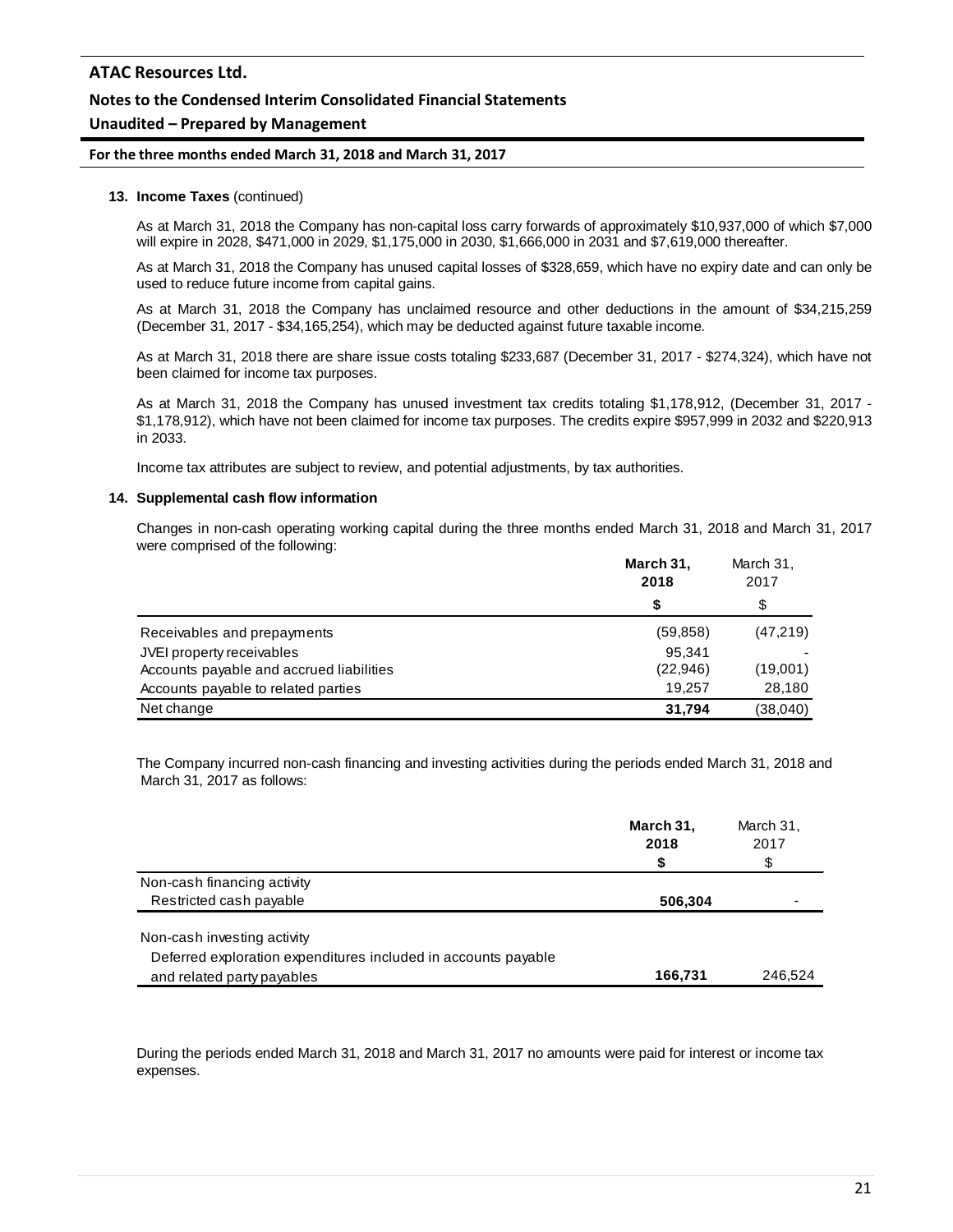# **ATAC Resources Ltd. Notes to the Condensed Interim Consolidated Financial Statements Unaudited – Prepared by Management**

**For the three months ended March 31, 2018 and March 31, 2017**

#### **15. Financial risk management**

#### **Capital management**

The Company is a junior exploration company and considers items included in shareholders' equity as capital. The Company has no debt and does not expect to enter into debt financing. The Company manages its capital structure and makes adjustments to it in light of changes in economic conditions and the risk characteristics of underlying assets. In order to maintain or adjust its capital structure, the Company may issue new shares, purchase shares for cancellation pursuant to normal course issuer bids or make special distributions to shareholders. The Company is not subject to any externally imposed capital requirements and does not presently utilize any quantitative measures to monitor its capital. The Company's capital structure as at March 31, 2018 is comprised of shareholders' equity of \$104,606,383 (December 31, 2017 - \$105,075,104).

The Company currently has no source of revenues. In order to fund future projects and pay for administrative costs, the Company will spend its existing working capital and raise additional funds as needed. The Company's ability to continue as a going concern on a long-term basis and realize its assets and discharge its liabilities in the normal course of business rather than through a process of forced liquidation is primarily dependent upon its ability to sell or option its mineral properties and its ability to borrow or raise additional funds from equity markets.

#### **Financial instruments - fair value**

The Company's financial instruments consist of cash and cash equivalents, receivables, marketable securities, reclamation deposit, accounts payable and accrued liabilities, and accounts payable to related parties.

The carrying value of accounts payable and accrued liabilities and accounts payable to related parties approximated their fair value because of the short-term nature of these instruments.

Financial instruments measured at fair value on the statement of financial position are summarized into the following fair value hierarchy levels:

- Level 1: quoted prices (unadjusted) in active markets for identical assets or liabilities.
- Level 2: inputs other than quoted prices included within Level 1 that are observable for the asset or liability, either directly (i.e. as prices) or indirectly (i.e. derived from prices).
- Level 3: inputs for the asset or liability that are not based on observable market data (unobservable inputs).

|                           | Level 1    | Level 2 | Level 3 | Total      |
|---------------------------|------------|---------|---------|------------|
|                           | \$         | \$      | \$      | \$         |
| <b>March 31, 2018</b>     |            |         |         |            |
| Cash and cash equivalents | 13,534,271 |         | ٠       | 13,534,271 |
| Restricted cash           | 878,702    |         |         | 878,702    |
| Marketable securities     | 573,693    | 147.754 |         | 721,447    |
|                           | 14,986,666 | 147,754 |         | 15,134,420 |
| December 31, 2017         |            |         |         |            |
| Cash and cash equivalents | 13,990,718 |         | ٠       | 13,990,718 |
| Restricted cash           | 1,385,006  |         |         | 1,385,006  |
| Marketable securities     | 788,002    | 234,816 |         | 1,022,818  |
|                           | 16,163,726 | 234.816 |         | 16,398,542 |